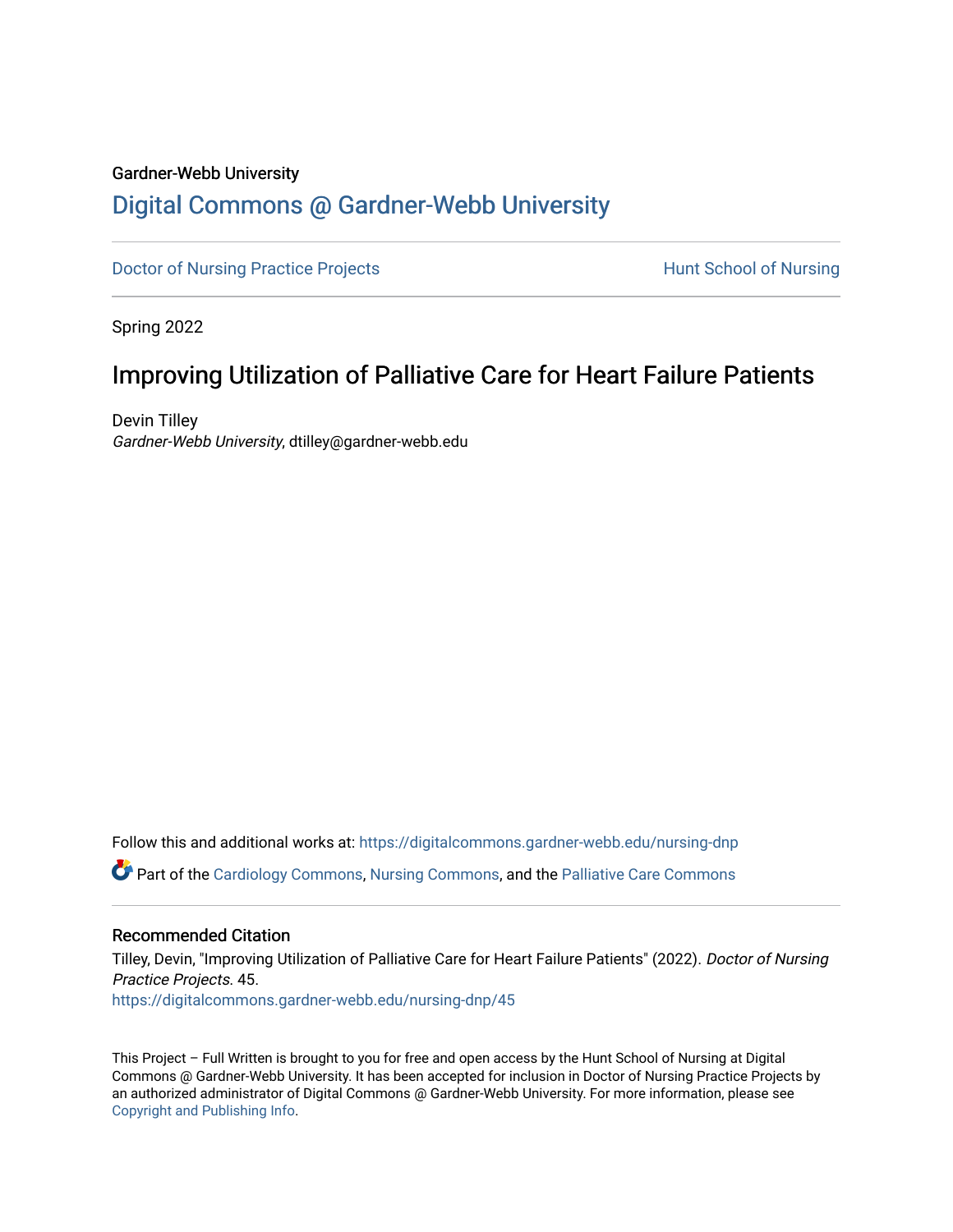## **Improving Utilization of Palliative Care for Heart Failure Patients**

by

Devin K. Tilley

A project submitted to the faculty of Gardner-Webb University Hunt School of Nursing in partial fulfillment of the requirements for the degree of Doctor of Nursing Practice

Boiling Springs, NC

2022

Submitted by: Approved by:

 $\mathcal{L}_\mathcal{L}$  , which is a set of the set of the set of the set of the set of the set of the set of the set of the set of the set of the set of the set of the set of the set of the set of the set of the set of the set of

Devin K. Tilley Erin Montgomery, DNP, RN, CNE

\_\_\_\_\_\_\_\_\_\_\_\_\_\_\_\_\_\_\_\_\_\_\_\_\_\_\_\_\_\_\_\_\_

 $\pi$ pril 20, 2022 –  $\pi$  ,  $\pi$ pril 20, 2022 –  $\pi$ 

April 20, 2022 April 20, 2022

Date Date Date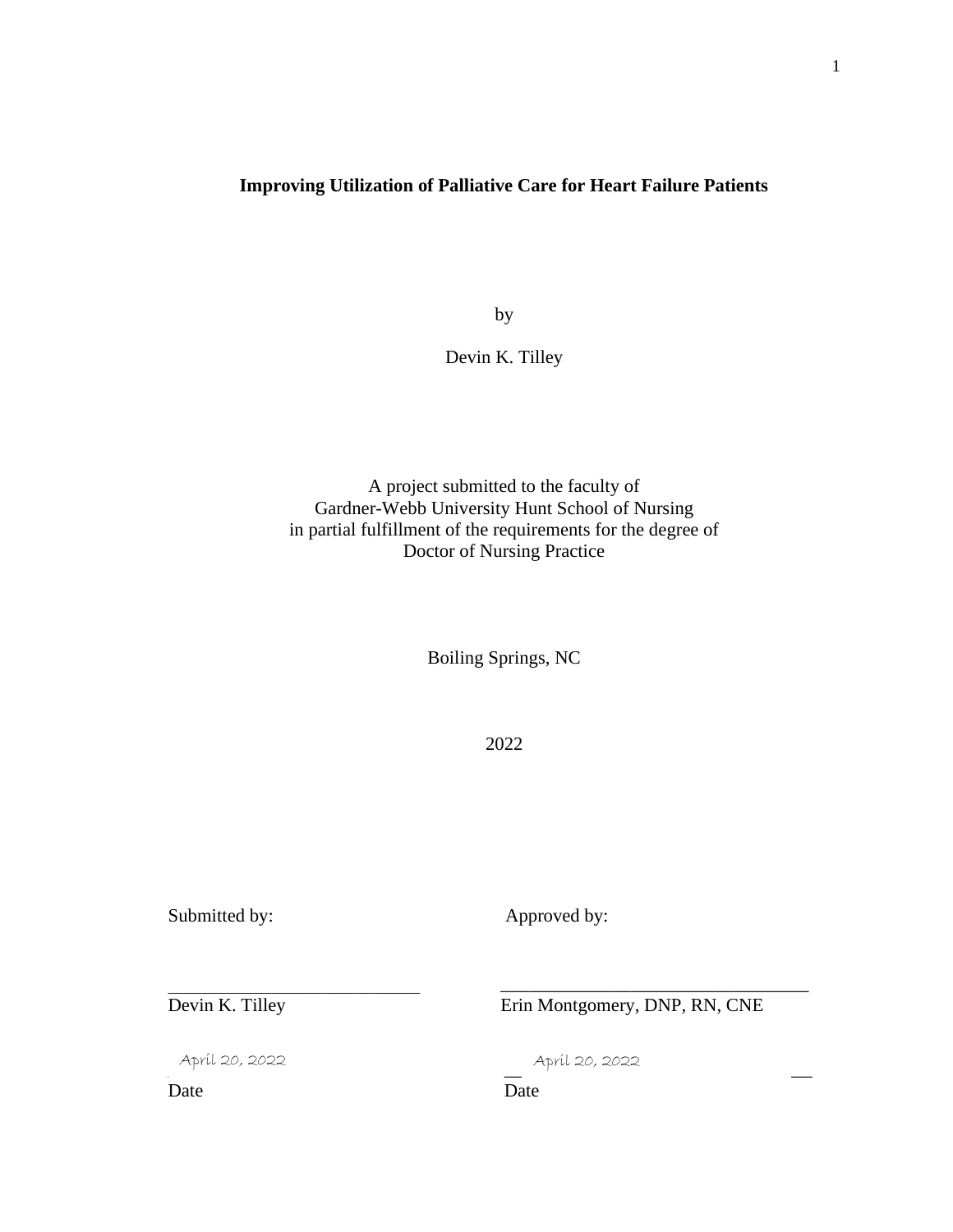#### **Abstract**

The purpose of this program was to educate providers regarding palliative care for heart failure patients. Palliative care is underutilized in conjunction with usual heart failure management despite proven benefits of decreased symptom burden, reduced hospitalizations, and improved overall quality of life. Provider education has the ability to improve provider knowledge of palliative care for heart failure patients. A brief education session was given to hospital providers in an acute care setting to evaluate the benefits of provider education on palliative care utilization for heart failure patients. Findings included improved provider confidence in referring heart failure patients to palliative care. Future implications for research surrounding palliative care for heart failure patients should include surveying provider barriers to referral to tailor education sessions toward provider needs.

*Keywords*: palliative care, heart failure, education, quality of life, symptom burden, referral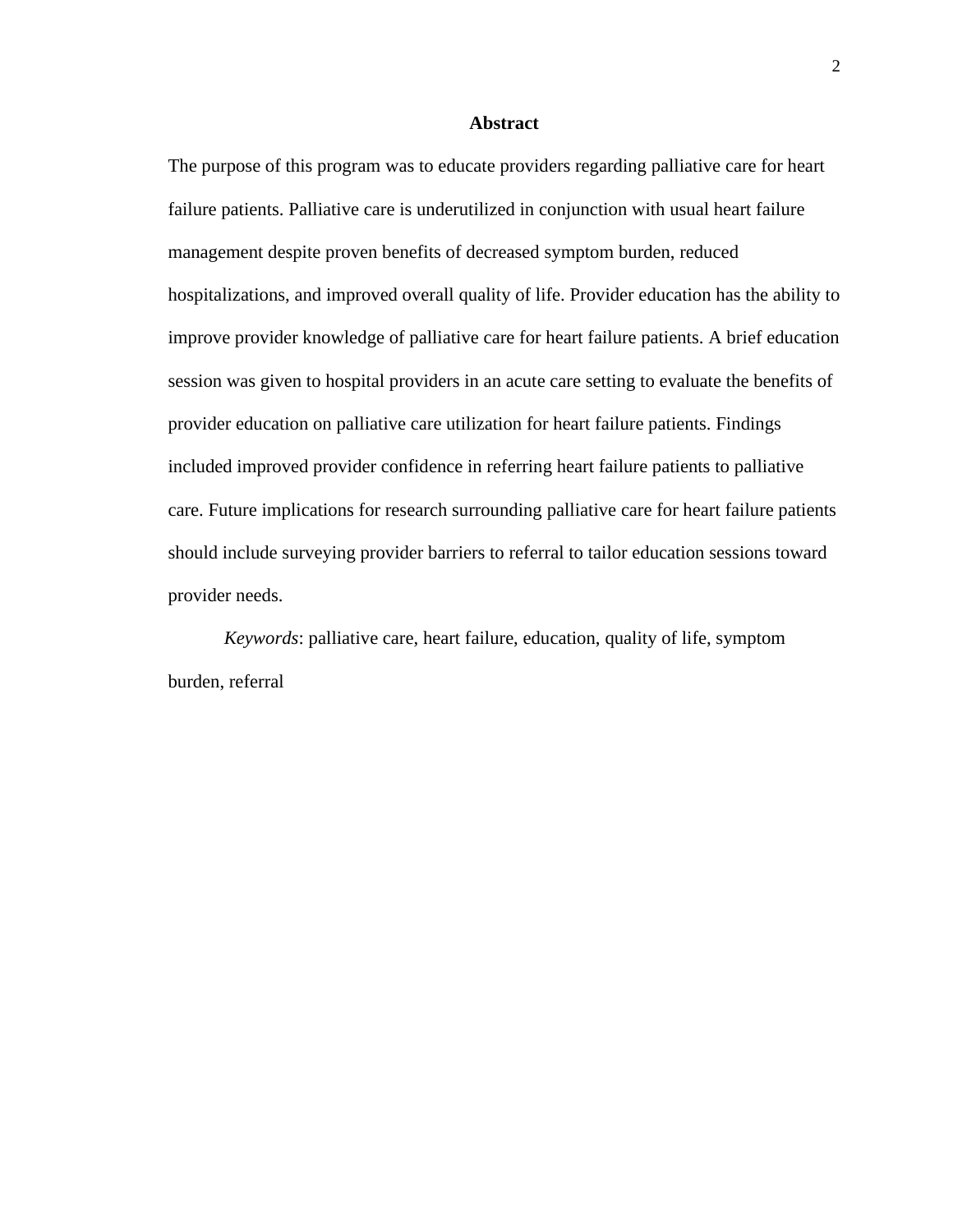## **Acknowledgements**

This project would not have been possible without the unwavering support and encouragement of my family and future in-laws. To Tyler, thank you for your steadfast love and support. You are my rock. I would also like to thank my project chair, Dr. Erin Montgomery, for her mentorship throughout the duration of this project. Finally, I would like to express my sincere gratitude to Dr. Delani Mann, Kerrith McDowell, and Mallory Russo of the Duke Raleigh Hospital Palliative Care team for their counsel and partnership.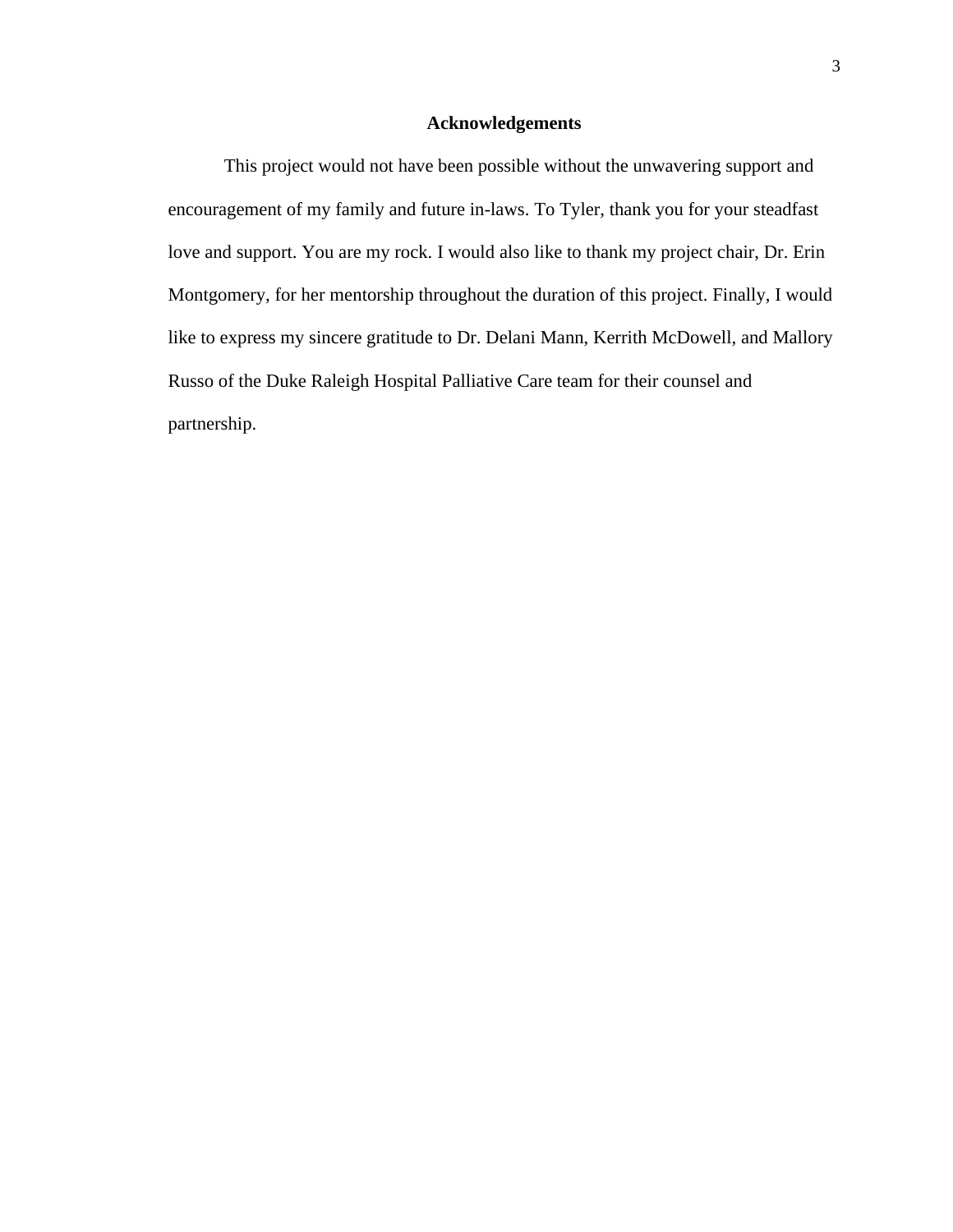| .14 |
|-----|
|     |
|     |
|     |
|     |
|     |

## **Table of Contents**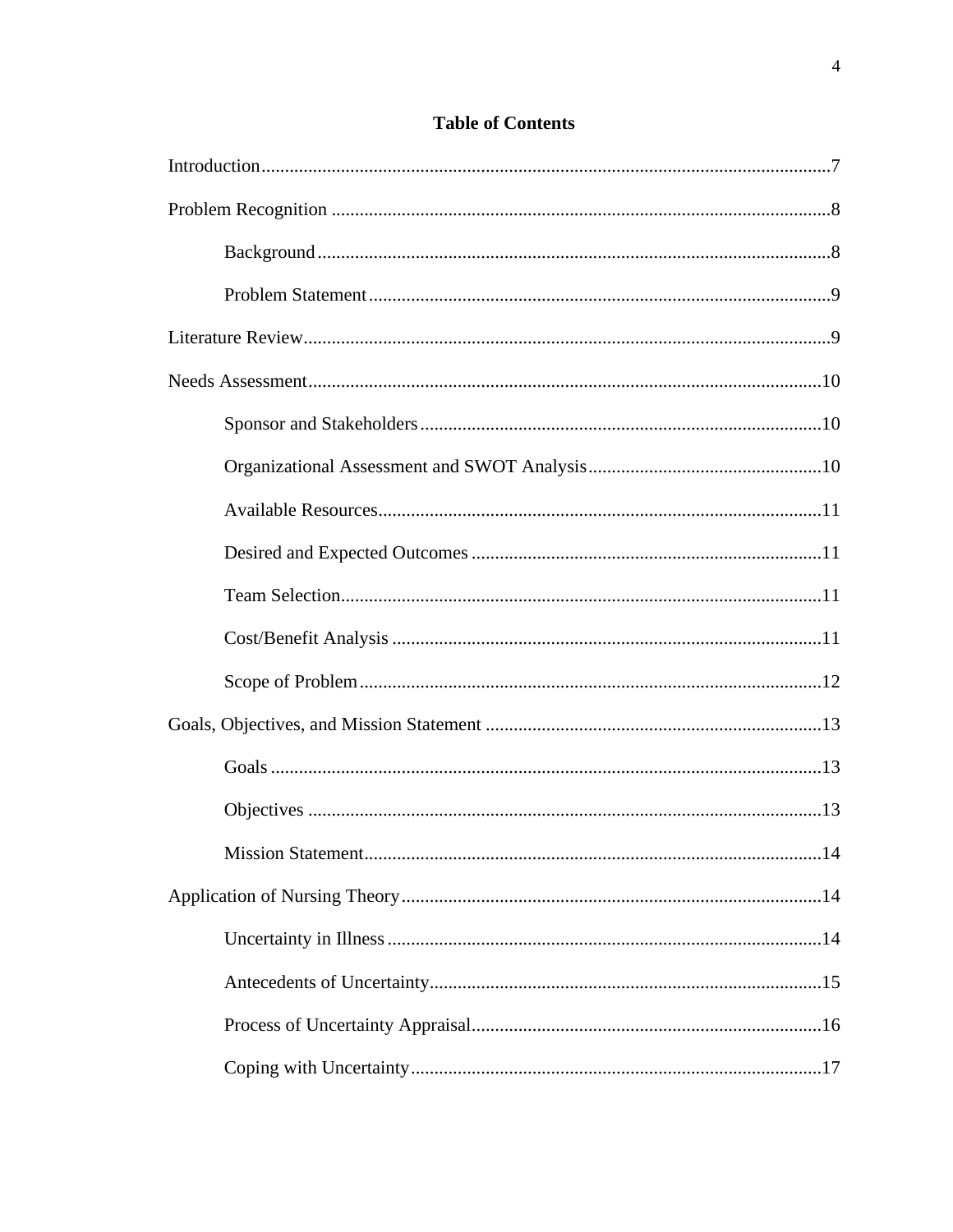| Appendices |
|------------|
|            |
|            |
|            |
|            |
|            |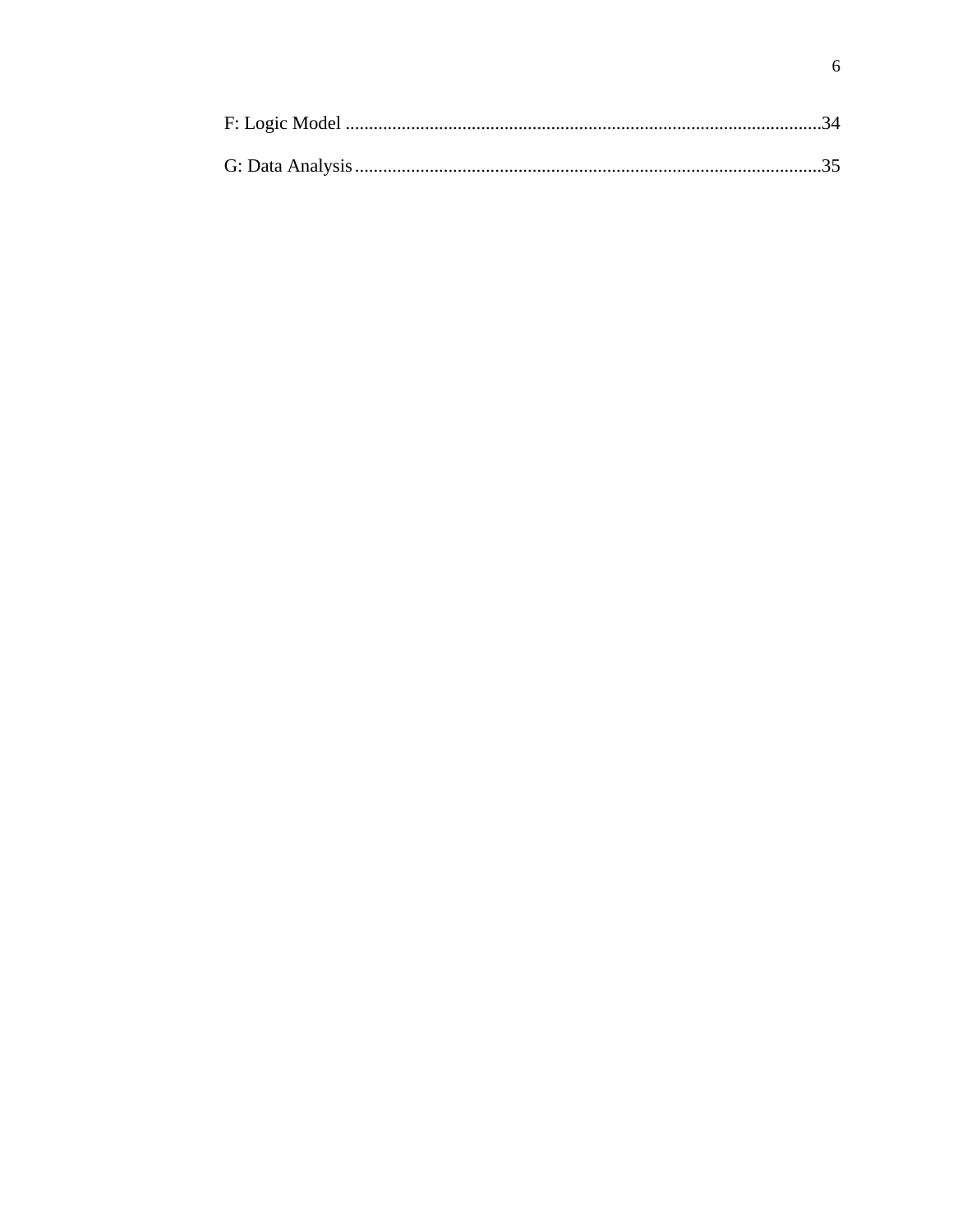### **Introduction**

Palliative care (PC) is specialized medical care that aims to provide symptom and stress relief to individuals diagnosed with serious illnesses. The goal of PC is to improve patients' quality of life. Palliative care specialists work closely with patients' healthcare teams to provide an extra layer of support to patients and families (Center to Advance Palliative Care, 2020).

In recent years, palliative care has been gaining attention for its potential benefits on chronic illness management, including heart failure. Heart failure (HF) is considered a global pandemic, with more than 26 million individuals impacted (Savarese & Lund, 2017). Heart failure causes a variety of symptoms, including dyspnea, weight gain, weakness, nausea, anxiety, and depression, all of which can impact the quality of life. Palliative care can lessen the symptom burden for patients through supportive care while also improving their quality of life. However, the utilization of PC for heart failure patients continues to be poor. Kavalieratos et al. (2014) interviewed heart failure providers to assess barriers to palliative care referral. Major barriers to utilization were a general lack of knowledge regarding the role of palliative care alongside usual HF management and a public misconception surrounding palliative care. Many believe palliative care cannot be administered alongside life-prolonging treatment, and palliative care is equivalent to hospice care, or end-of-life care. This misconception often results in reluctancy to refer by heart failure providers, and a reluctancy to accept palliative care by patients (Hawley, 2017).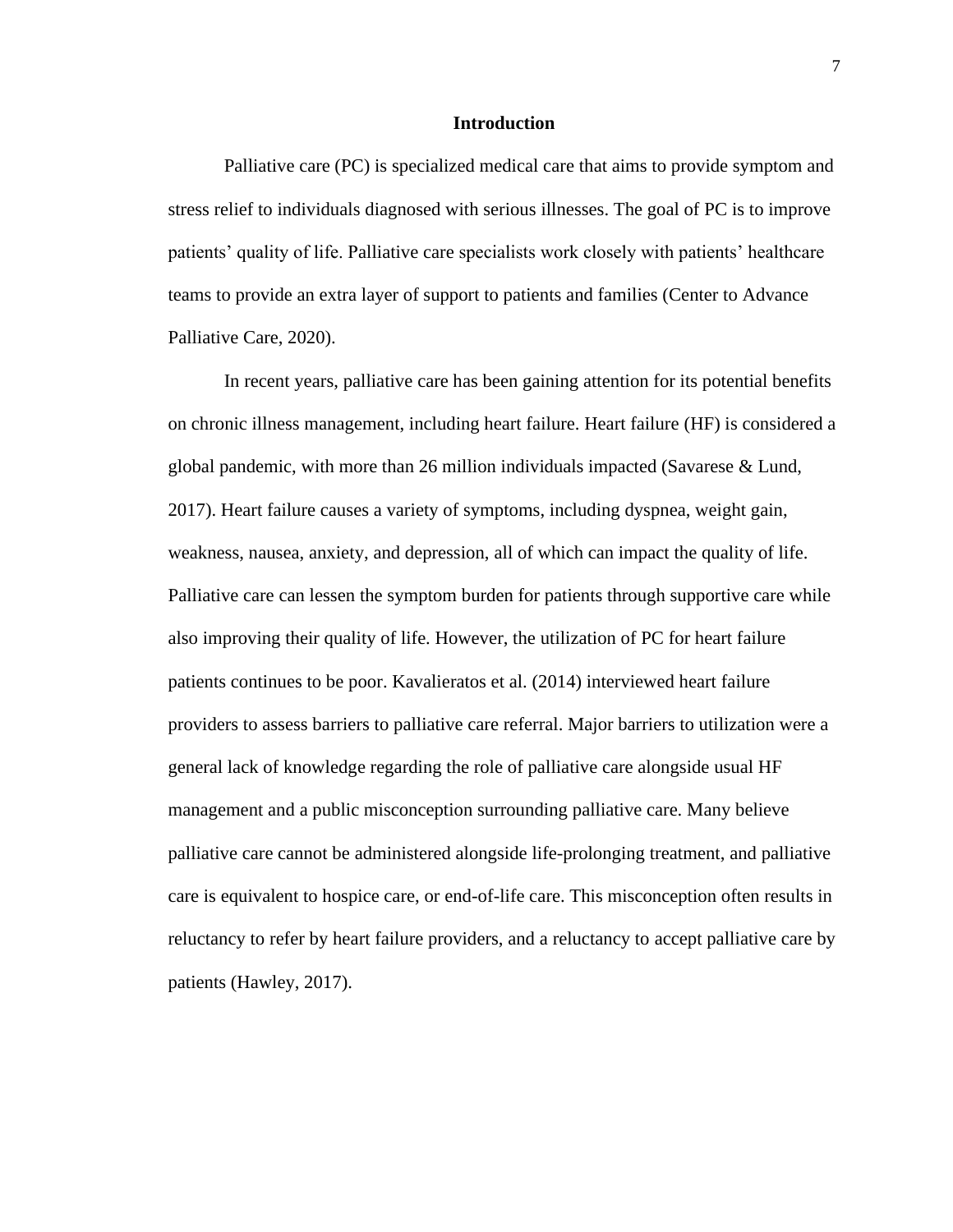#### **Problem Recognition**

Heart failure costs are estimated to be around \$108 billion per year (Lesyuk et al., 2018). The United States is the main contributor to these costs, with more than 6 million Americans affected. Heart failure continues to be the leading cause of hospitalizations in the United States, with associated medical costs projected to be more than \$77 billion by 2030 (Kavalieratos et al., 2017). Due to the growing financial burden of heart failure globally as well as nationally, HF should be considered a public health priority (Rogers et al., 2017).

Heart failure is debilitating for patients, causing physical, emotional, mental, and spiritual symptoms as well as loss of independence. Ultimately, quality of life is compromised. As heart failure progresses, the burden of managing care increases, taking a toll on patients and caregivers. Patients need additional support with medical decisionmaking, development of goals of care, and care coordination. Due to the immense burden of heart failure, supportive care must be prioritized.

## **Background**

Lack of provider knowledge regarding palliative care services and when to refer, as well as a public misconception of palliative care's role in healthcare, are major barriers to PC referrals for heart failure patients. Singh et al. (2019) surveyed providers and reported that 53% have no formal education in palliative care. These providers acknowledged their lack of knowledge resulted in late referrals. As the gatekeepers of palliative care for heart failure patients, it is imperative providers have access to PC learning opportunities to understand the correct timing of referral and potential benefits of palliative care given in conjunction with life-prolonging treatment. As heart failure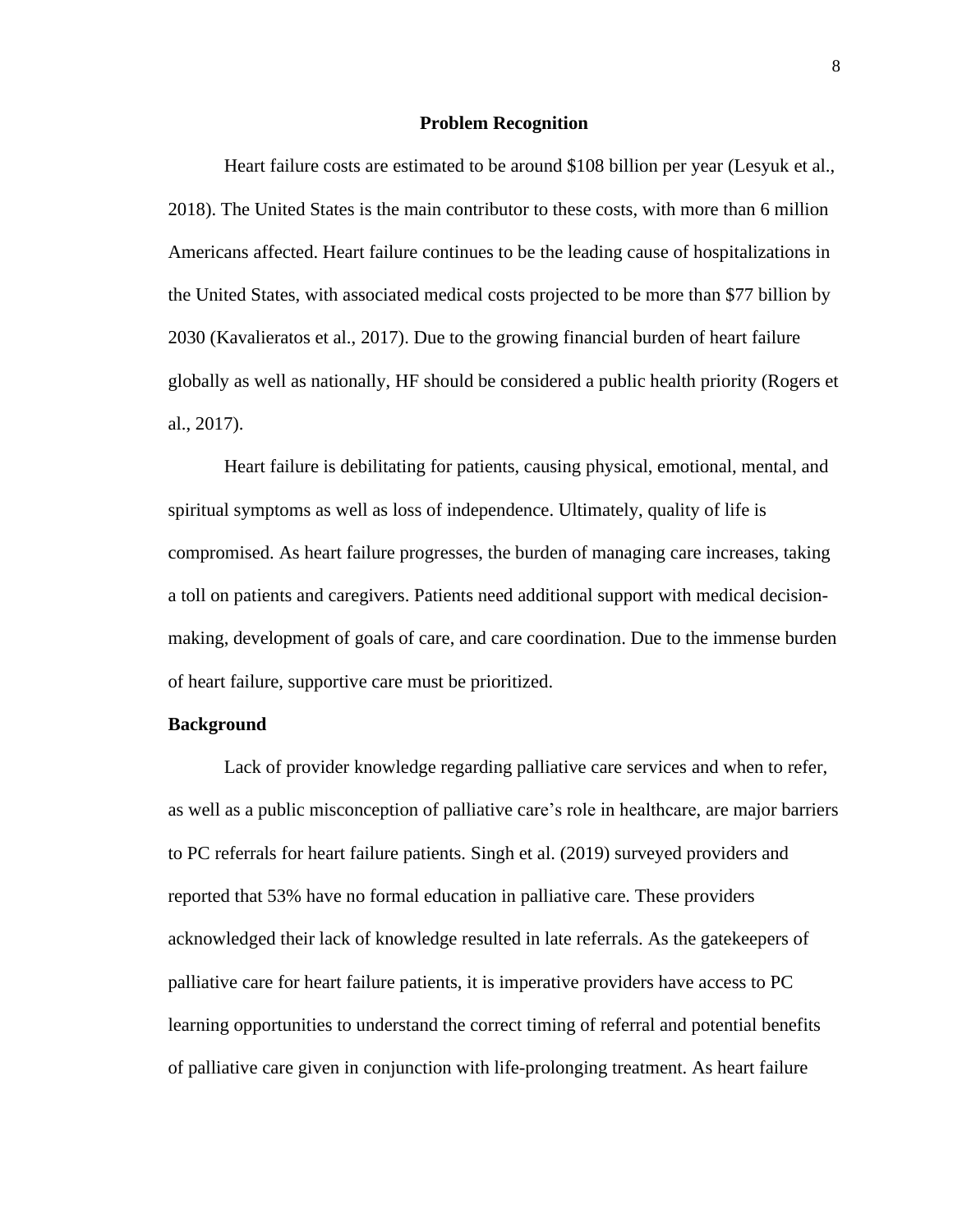prevalence increases and the quality of life for patients continues to be compromised, providers must understand the value of palliative care in chronic illness management (Singh et al., 2019).

## **Problem Statement**

Heart failure patients continue to experience poor quality of life despite current management. Palliative care can alleviate some of the burdens on both patients and providers, yet it is not routinely incorporated into patient care or referrals are delayed. Education of healthcare providers is necessary to optimize the timing of referral and establish an understanding of the benefits of palliative care.

## **Literature Review**

An expanded literature review was completed using a university database and the question, "In heart failure patients, how does palliative care utilization in conjunction with life-prolonging therapies compared to life-prolonging therapies alone affect heart failure patients' quality of life throughout disease progression?" Filters of journal articles only, full text, published within the last 5 years, English language, scholarly material, and peer-reviewed were applied. Keywords such as heart failure, heart failure providers, heart failure and palliative care, and cost of heart failure were utilized.

Fourteen articles were chosen with key themes of high symptom burden for heart failure patients, underutilization of palliative care for HF patients, lack of provider knowledge of palliative care referral for HF patients, and high-cost burden of HF.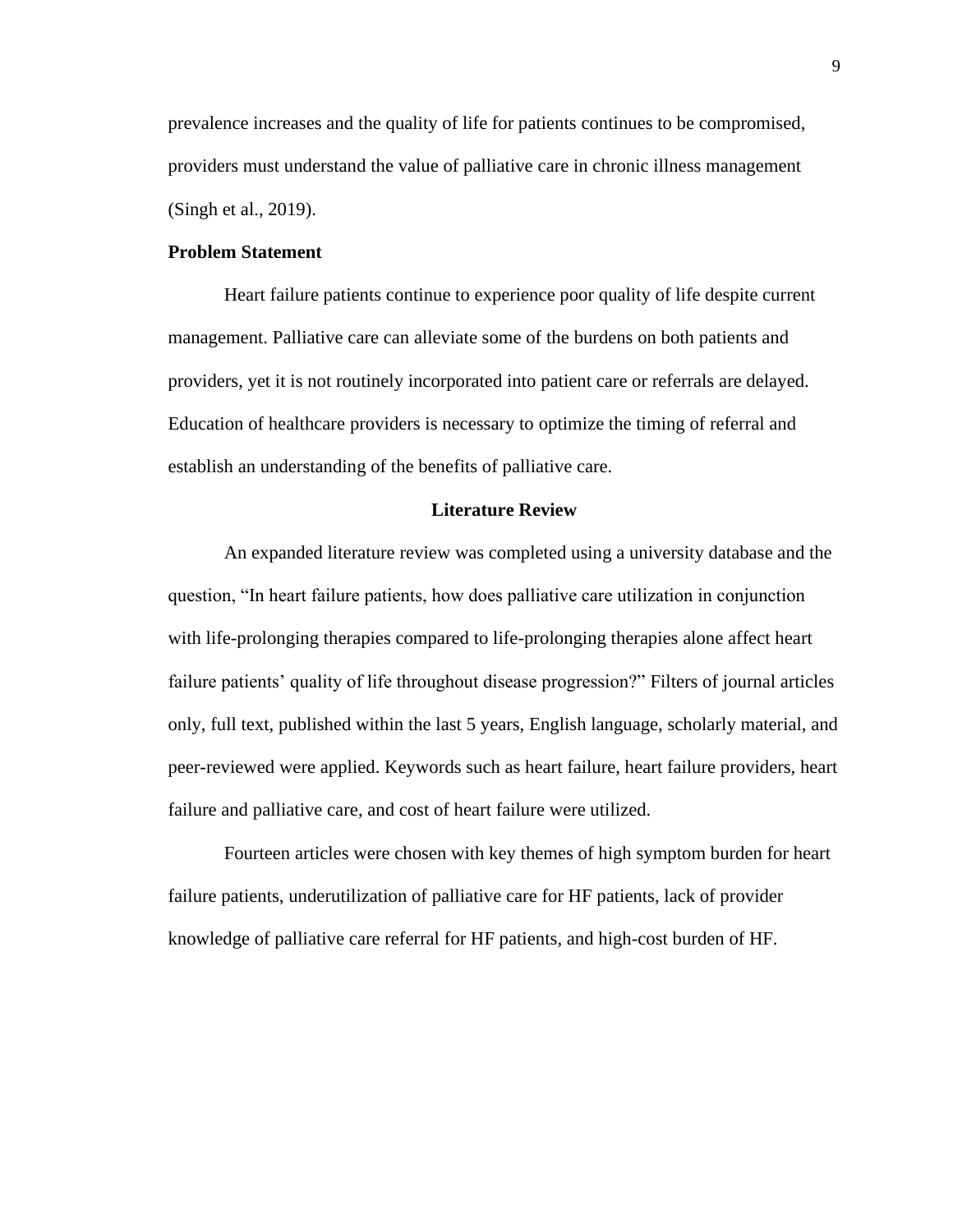### **Needs Assessment**

### **Sponsor and Stakeholders**

The sponsor for this quality improvement project was a physician on the palliative care team located at an acute care facility in the southeast. Key stakeholders identified include the Duke Palliative Care Team members, hospitalists, heart failure providers, heart failure patients, and heart failure nurses. External stakeholders include insurers such as health maintenance organizations and the Centers for Medicare and Medicaid Services. Health organizations supporting palliative care integration for heart failure patients such as the National Institute of Health, American College of Cardiology, American Heart Association, and the Center to Advance Palliative Care also serve as external stakeholders (Kavalieratos et al., 2014). Additionally, the community surrounding the acute care hospital could benefit from increased palliative care utilization for HF patients. As associated costs decrease, money saved could be implemented toward community resources.

#### **Organizational Assessment and SWOT Analysis**

Rogers et al. (2017) of Duke Health conducted one of the first randomized controlled trials on the utilization of palliative care for HF patients in conjunction with life-prolonging treatments. This groundbreaking research is consistent with Duke Health's values to provide exceptional quality of care, excellent patient experiences, and innovative care delivery (Duke Health, 2020). For these reasons, Duke Health was chosen as the setting for this program. A SWOT analysis was performed on Duke Health and the Duke Palliative Care team (Appendix A).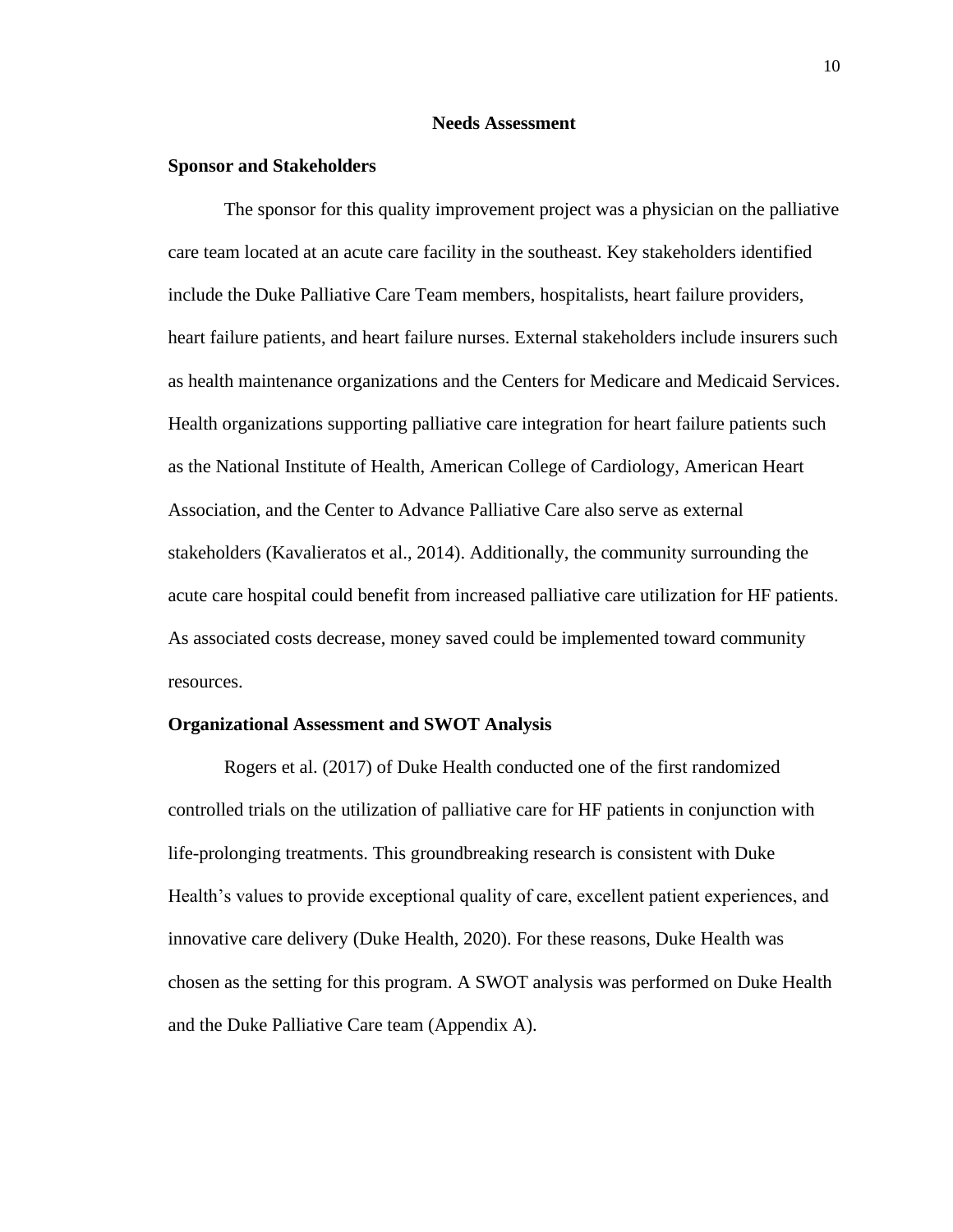## **Available Resources**

Resources available for implementation of the program include support from the program sponsor, Dr. Delani Mann-Johnson, the Duke Palliative Care Team, HF providers acting as committee members, personal computers, a collaborative space to implement an educational session, and professional email to communicate survey links and session date.

#### **Desired and Expected Outcomes**

This program aims to improve provider knowledge of palliative care and increase provider willingness to refer heart failure patients to PC through the implementation of a provider educational session with pre-and post-survey questions. We expect the program will provide an opportunity for patient-centered care, increase advanced care planning, enhance goals of care discussions, improve knowledge of referral criteria, and decrease costs associated with HF hospitalizations.

#### **Team Selection**

The program was developed with support from the program sponsor and committee members. Dr. Delani Mann, MD served as program sponsor and practice partner. Committee members from various backgrounds include Kerrith McDowell, AGPCNP-BC, of Duke's Palliative Care Team, as well as Brooke Moyer, MSN, APRN, AGACNP-BC, NP-C, Jade Clausen, RN, MSN, FNP-C, and Dr. Shelley Thompson, DNP, NP-C whom currently work as cardiology providers in the Duke Health System.

### **Cost/Benefit Analysis**

Multiple studies have been done to prove the cost-effectiveness of palliative care for heart failure patients versus usual heart failure management alone. Wiskar et al.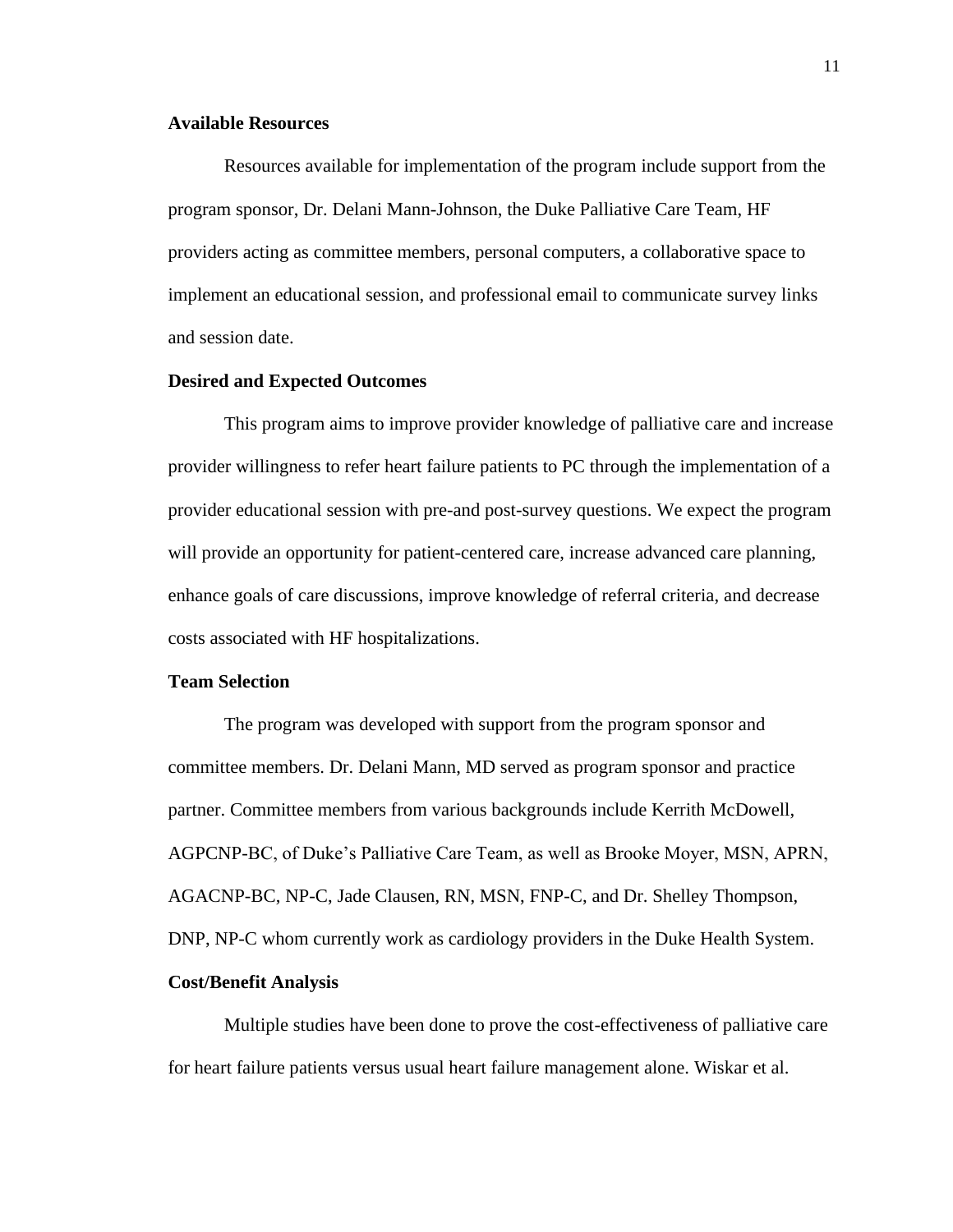(2017) completed a study comparing 2, 282 heart failure patients utilizing inpatient palliative care and 2, 282 heart failure patients who did not receive palliative care in 22 different states. The results showed patients who received palliative care were 9.3% less likely to be readmitted for HF within 30 days of discharge during a 9-month follow-up period. Average hospital costs for patients without palliative care referral during the follow-up period were about \$53, 000 more than patients who received PC during admission.

Although the availability of the costs associated with palliative care consults for heart failure patients is limited, studies show overall hospital costs neutralize or decrease with the utilization of palliative care (Hawley, 2017). Areas of impact include readmissions, length of stay, cost per day, and acute care expense avoidance by transferring patients to their preferred location for receipt of PC (Center to Advance Palliative Care, 2020; Hawley, 2017). Therefore, the benefit of this program considerably outweighs the potential costs of increasing inpatient palliative care consults.

#### **Scope of Problem**

Over 1 million American adults are admitted to hospitals annually with HF as their primary diagnosis. Readmission rates within 30 days of discharge are increasing and Medicare costs are estimated to be over \$17 billion per year (Olchanski et al., 2020). Palliative care has the ability to decrease the symptom burden of HF, thus decreasing the need for frequent hospitalizations. However, palliative care is consistently underutilized for heart failure patients despite studies proving the benefits regarding cost and quality of life. Further research is needed to investigate the potential advantages of educating providers on palliative care for HF patients.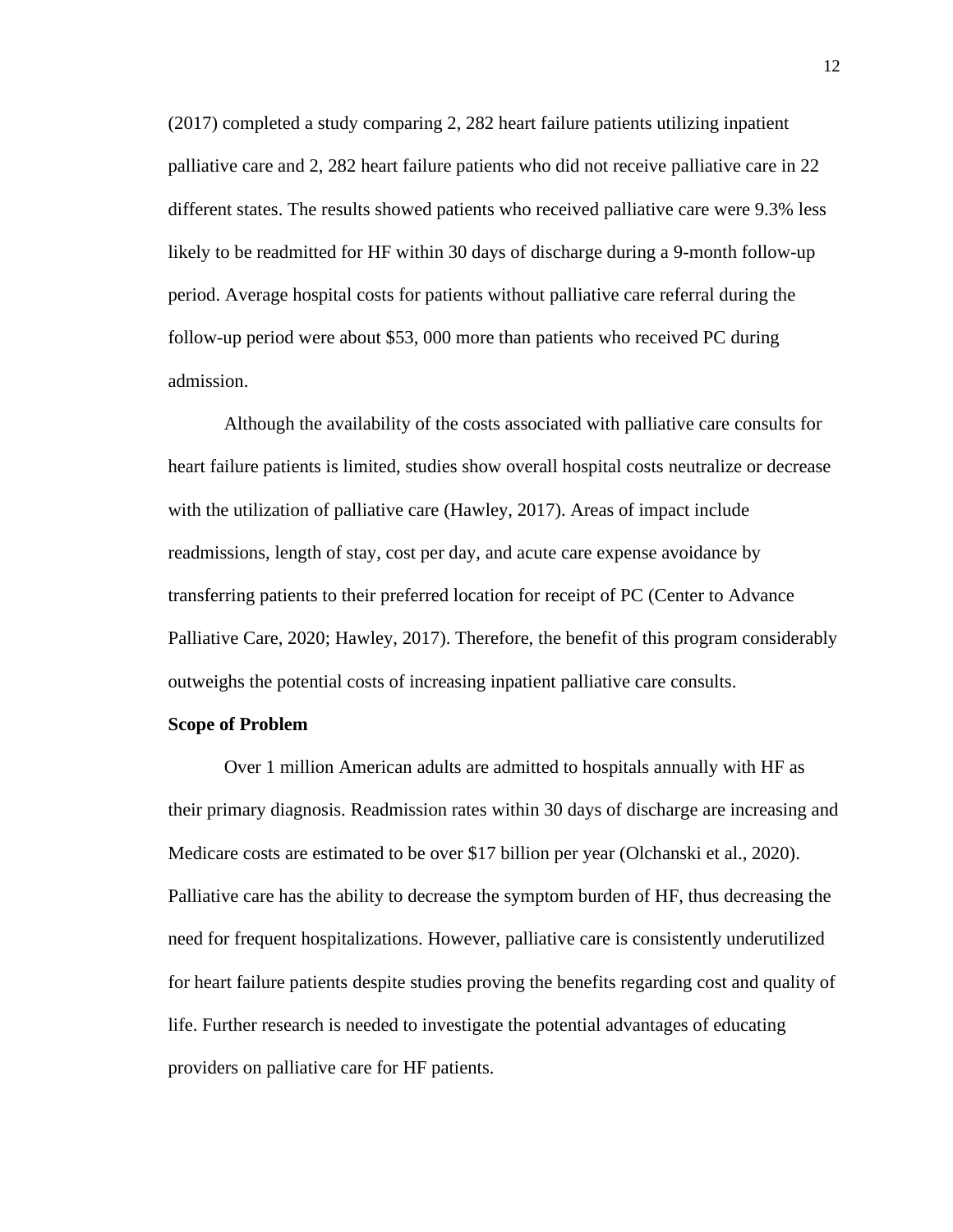### **Goals, Objectives, and Mission Statement**

## **Goals**

The goal of this project was to decrease symptom burden, improve patientcentered care, and improve the quality of life for heart failure patients. Fitzsimons et al. (2007) used semi-structured qualitative interviews to assess the unmet needs of heart failure patients. Patients reported social isolation, decreased independence, and increased caregiver burden caused by their deteriorating health status. Additionally, patients reported a lack of resources and availability of community services to address these needs. This often led to depression, anxiety, and overall poor quality of life. Rogers et al. (2017) provided evidence incorporating palliative care into current HF management can improve symptoms associated with HF. Therefore, more research is needed to explore the benefits of palliative care utilization for heart failure patients.

## **Objectives**

In order to assess patient desire for palliative care, individualized care discussions must take place between providers and patients. This will include patient-centered discussions about prognosis, and education regarding the clinical progression of HF including associated symptoms and functional decline. These discussions will provide an opportunity for the patient and provider to discuss goals of care and advanced care planning based on prognosis. Providers can then assess the appropriateness of a palliative care referral determined by the goals of care. Therefore, the objectives for this project include: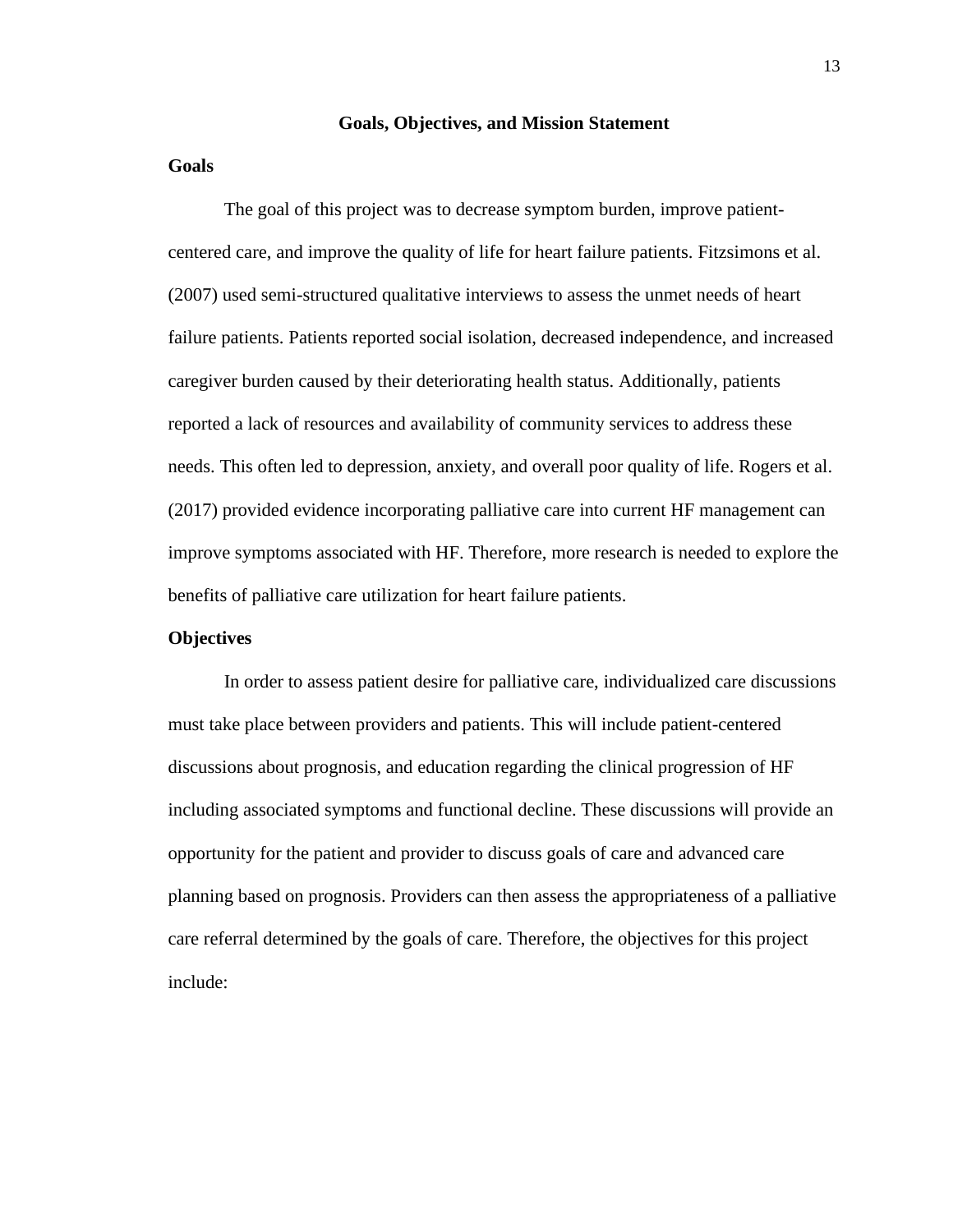- Provide a brief educational course with pre-and post-survey for HF providers in collaboration with the practice partner to educate providers on palliative care's role in HF care, as well as when to refer patients
- Increase provider willingness to refer heart failure patients to palliative care through evaluation of pre-and post-surveys

### **Mission Statement**

Heart failure patients experience recurrent hospitalizations and associated costs due to poorly managed symptoms, resulting in physical and emotional suffering. Palliative care has the ability to provide patient-centered care focused on pain and symptom management, social support, emotional well-being, advanced care planning, and patient-centered goals of care conversations. Despite these proven benefits, palliative care continues to be underutilized for heart failure patients. Consequently, 50% of heart failure patients die within 5 years after diagnosis, and heart failure is the number one reason for hospitalizations nationwide (Bakitas et al., 2013). Therefore, it is a priority to implement provider education on palliative care services. By enhancing provider knowledge of palliative care's role alongside current HF management strategies, HF patient suffering can be decreased and quality of life can be improved.

## **Application of Nursing Theory**

## **Uncertainty in Illness**

"Uncertainty is defined as the inability to determine the meaning of illness-related events" (Mishel, 1988, p.225). Merle H. Mishel created the theory of uncertainty in illness (Appendix B) to explain how persons interpret illness-related events and the role providers play. The theory of uncertainty contains three major themes: antecedents of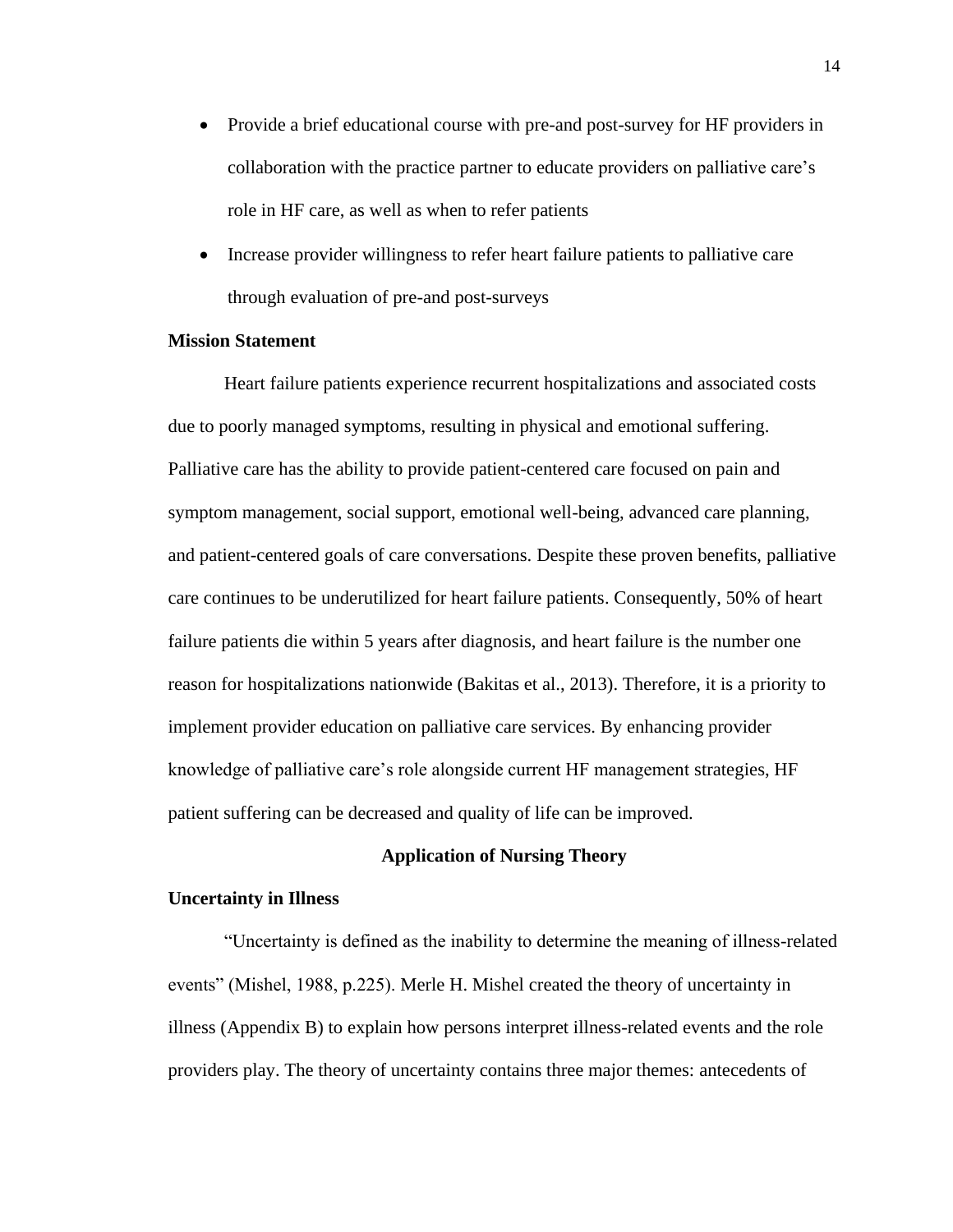uncertainty, the process of uncertainty appraisal, and coping with uncertainty (Mishel, 1988).

## **Antecedents of Uncertainty**

According to the theory, antecedents of uncertainty include a stimuli frame, cognitive capacities, and structure providers. The stimuli frame consists of symptom patterns, event familiarity, and event congruency. Symptom patterns, or the extent to which symptoms maintain consistency, or a pattern, directly affect how a person interprets their illness. Without consistency in symptoms, uncertainty is more likely to develop. For example, heart failure patients go through periods of exacerbations which can disrupt the patient's understanding of their disease status. This allows for uncertainty to manifest. Event familiarity describes the patterns within the patient's environment. Mishel believes a person creates a "map" influenced by experiences, culture, social resources, and health care providers. This "map" allows a person to navigate their illness with more confidence, decreasing feelings of uncertainty. Event congruence is the level of consistency between illness-related events. When events are unexpected, or a person is not adequately prepared regarding their disease trajectory, there is a lack of congruence, which results in uncertainty (Mishel, 1988).

The stimuli frame can be affected by the cognitive capacities of persons. Lack of or decreased ability to accurately process information can negatively impact the frame, resulting in uncertainty. Physical illness causing pain and discomfort is proven to decrease a person's ability to complete cognitive tasks. In the case of heart failure, if symptoms are not well controlled leading to feelings of discomfort, dyspnea, and loss of independence, a person's cognitive capacity will be diminished allowing uncertainty to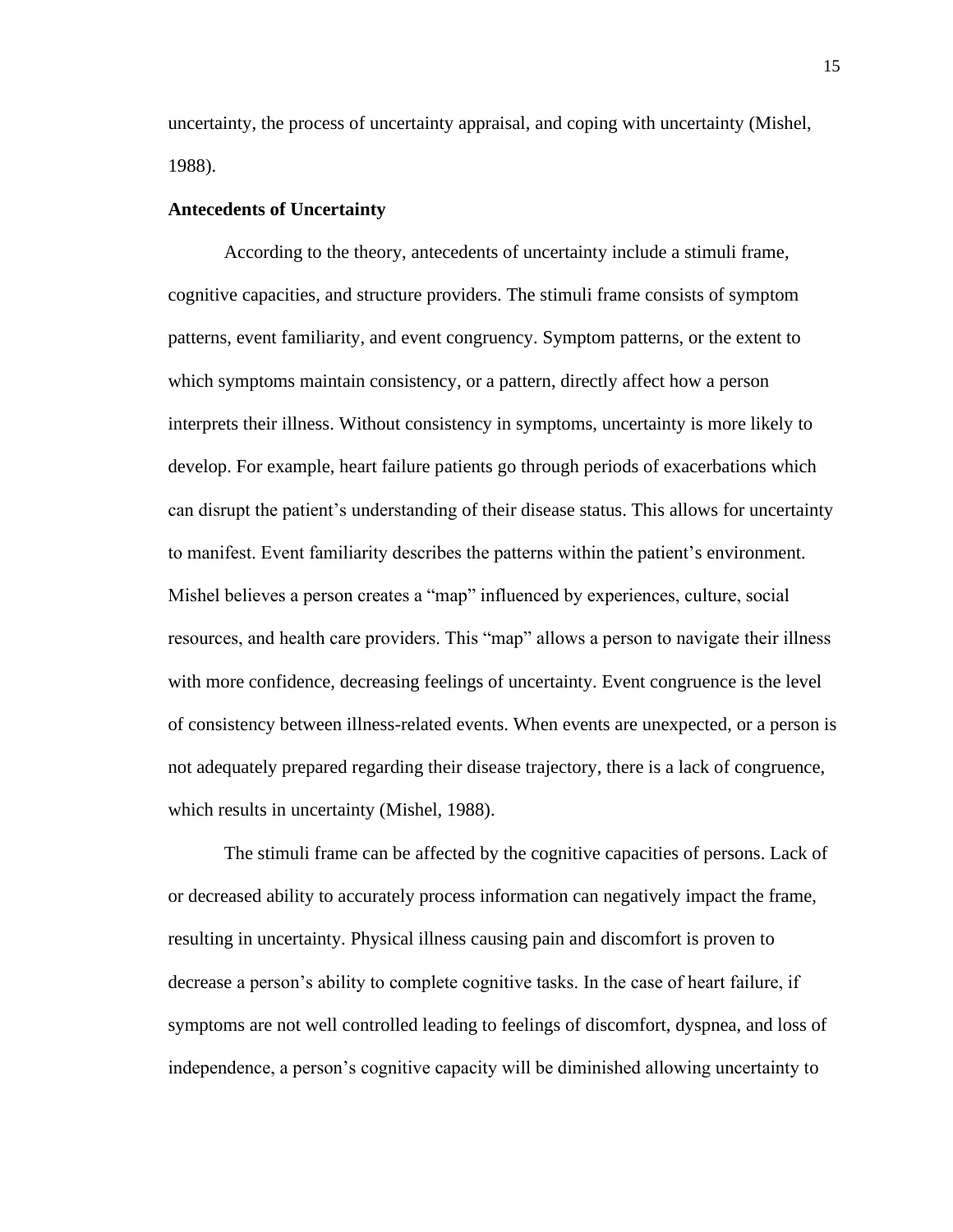develop. Additionally, a person's level of education can directly impact their cognitive abilities and interpretation of the elements of the stimuli frame. Evidence shows persons with less than a high school level of education have higher levels of uncertainty (Mishel, 1988).

Health care providers, or structure providers, have the ability to positively impact how a person interprets their illness and the stimuli frame. As a trusted support system, providers can have discussions with patients about their experiences with their illnesses. This allows the patient to clarify illness-related situations, such as the causes and consequences of symptoms. Sharing information about the manifestations of the illness or experiences in the health care environment can enhance event familiarity (Mishel, 1988). Providers can prepare patients for possible events associated with illnesses, creating predictability and event congruence. Thus, decreasing the possibility of uncertainty.

#### **Process of Uncertainty Appraisal**

Mishel (1988) affirms appraisal in uncertainty involves inference and illusion. The inference is the "evaluation of uncertainty using related examples" (p. 228). On the other hand, illusion is the belief formed during uncertainty. Perceptions of uncertainty are the basis for illusions.

Once the patient has completed the appraisal, uncertainty is viewed as a danger or opportunity. When the view is perceived as a danger, there is the possibility of a harmful outcome. For example, uncertainty is shown to increase anxiety levels and depression. Antecedents such as lack of support at diagnosis and during treatment, event unfamiliarity, and lack of symptom pattern all contribute to a dangerous appraisal.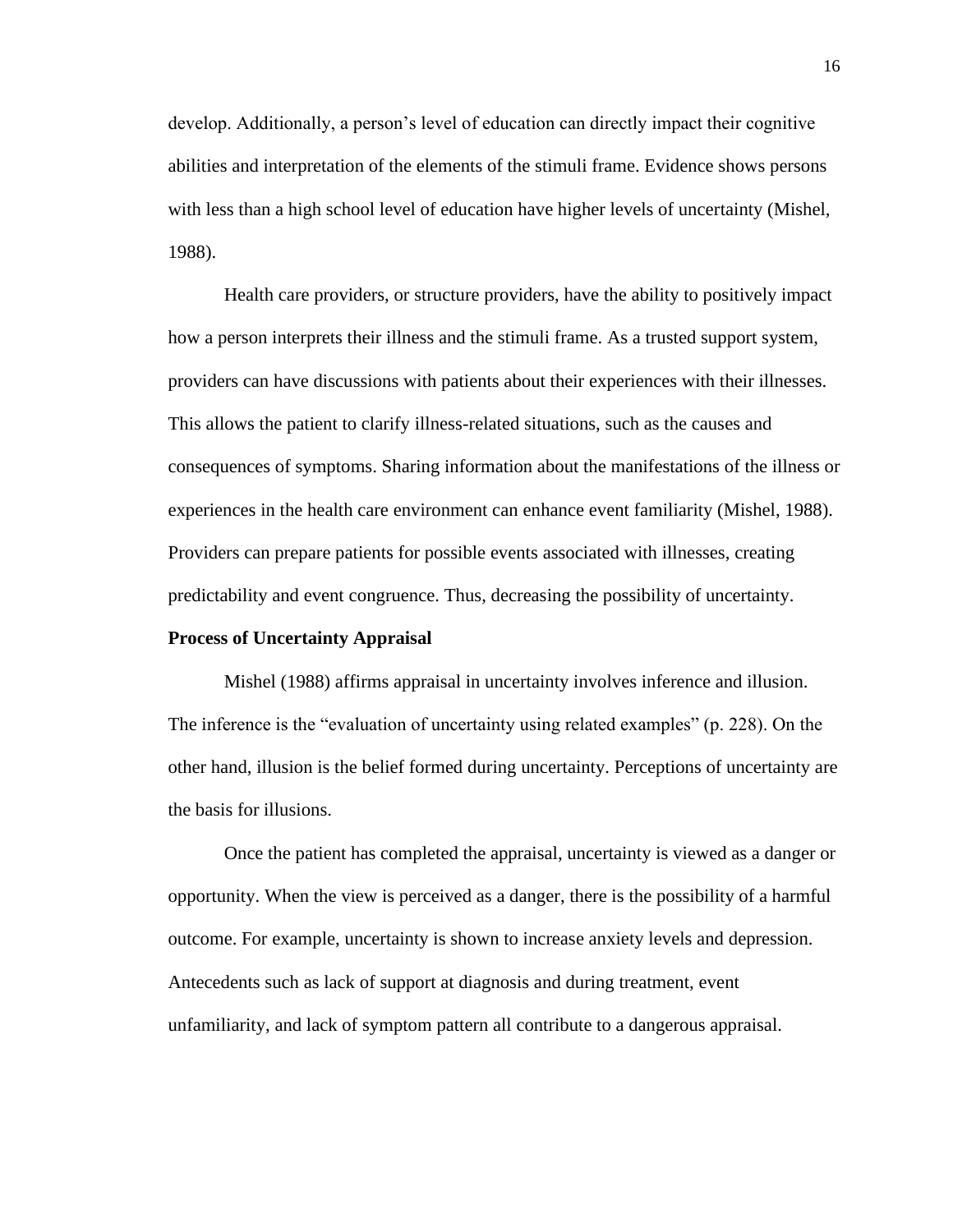However, when the result of the appraisal is an opportunity, often manifested as hope by the patient, a positive outcome can result (Mishel, 1988).

## **Coping with Uncertainty**

After establishing uncertainty in illness as an opportunity or danger, coping strategies can be employed. Danger appraisals require coping strategies aimed at decreasing uncertainty and addressing emotions associated with the appraisal. One strategy shown to effectively reduce uncertainty is information seeking. This involves the patient discussing experiences with support persons and interdisciplinary team members. With sufficient coping strategies, adaptation can be achieved (Mishel, 1988).

#### **Uncertainty in Heart Failure Patients**

Dudas et al. (2012) completed a study on heart failure patients using Mishel's theory of uncertainty in illness to understand the effects of uncertainty and how patientcentered care (PCC) can combat these effects. The study suggests uncertainty is related to feelings of loss of control related to worsening symptoms, increasing complexity of management, emotional burden, and stress. Patient-centered care has the ability to lessen the uncertainty.

### **Patient-Centered Care and Palliative Care**

Patient-centered care declares a person should not be identified by their disease. Instead, a person should be equipped to interpret their experiences and be allowed to express the impact these experiences have on their life. Healthcare providers play a key role in assisting patients with interpretation (Dudas et al., 2012). Palliative care is a valuable resource that can be utilized by providers as an extra layer of support to facilitate patient-centered care. PC team members participate in discussions with patients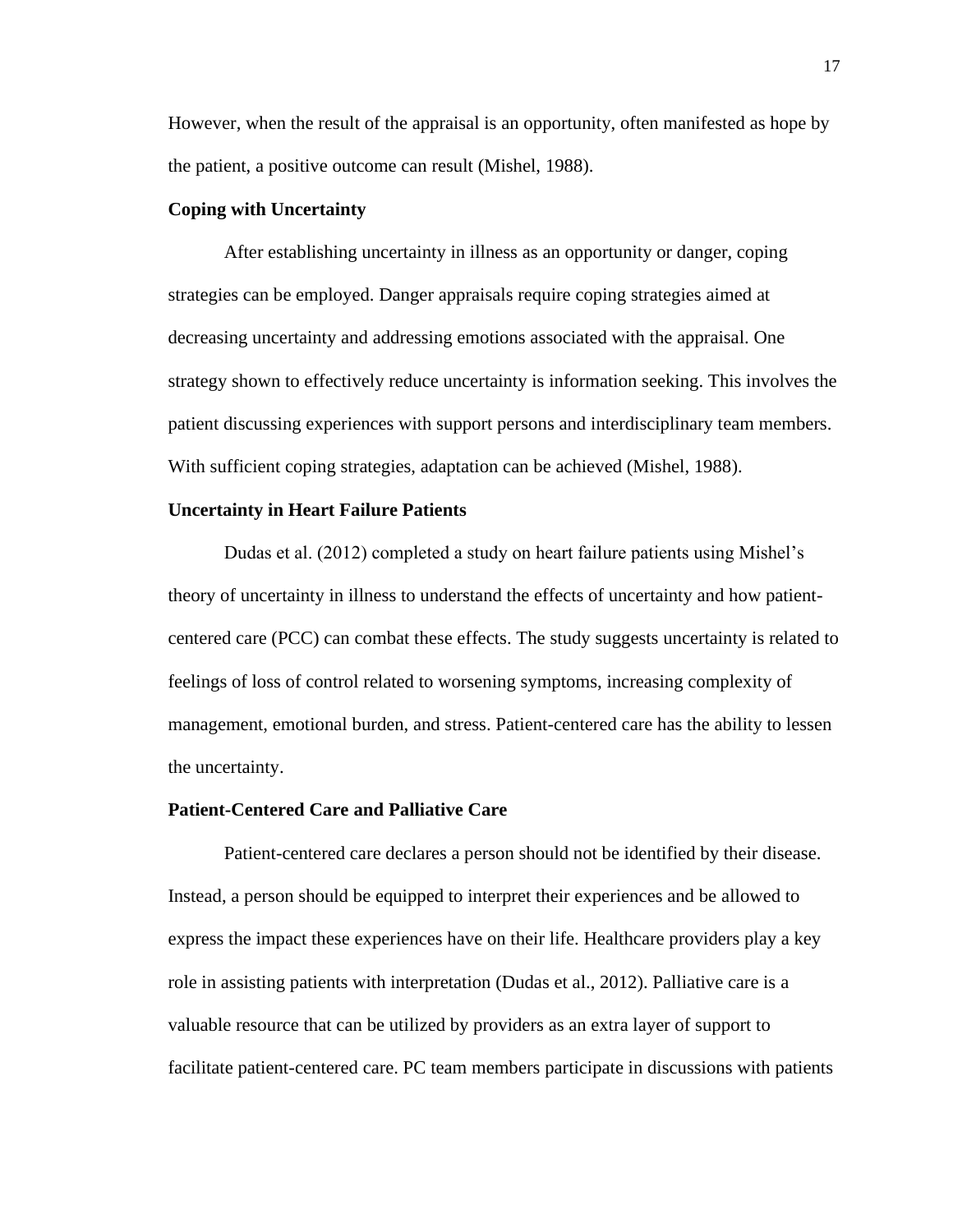to assist patients with understanding their illness, navigating care options, and ensuring their needs are met (National Institute of Nursing Research, 2020). By adding an extra layer of support with PC, patients can strengthen map development, adaptation, and coping skills.

## **Provider Education**

Lack of provider education regarding palliative care services continues to be a major barrier to referrals. Educating providers on the utilization of PC for heart failure patients need to be prioritized in order to promote patient-centered care to assist patients in map development. In doing so, providers and PC can work together to prevent danger appraisals, improve interpretation and adaptation, relieve feelings of loss of control, and decrease the uncertainty, thus enhancing patient quality of life.

#### **Work Planning**

The design, planning, implementation, and evaluation tasks associated with the completion of a heart failure provider educational course on palliative care can be found in Appendix C. The proposed timeline associated with each task is located in Appendix D. Anticipated expenses for the educational session and related costs are provided in Appendix E. Direct costs identified for this project including labor and materials. The educational course will be provided during hospital hours. Providers choosing to complete the course and surveys outside of work hours via the recorded session will not receive additional reimbursement or incentive. Indirect expenses include the estimated cost of heart failure patient care for providers with the intended reimbursement rate, as well as hospitalization expenses for heart failure patients receiving palliative care versus usual care.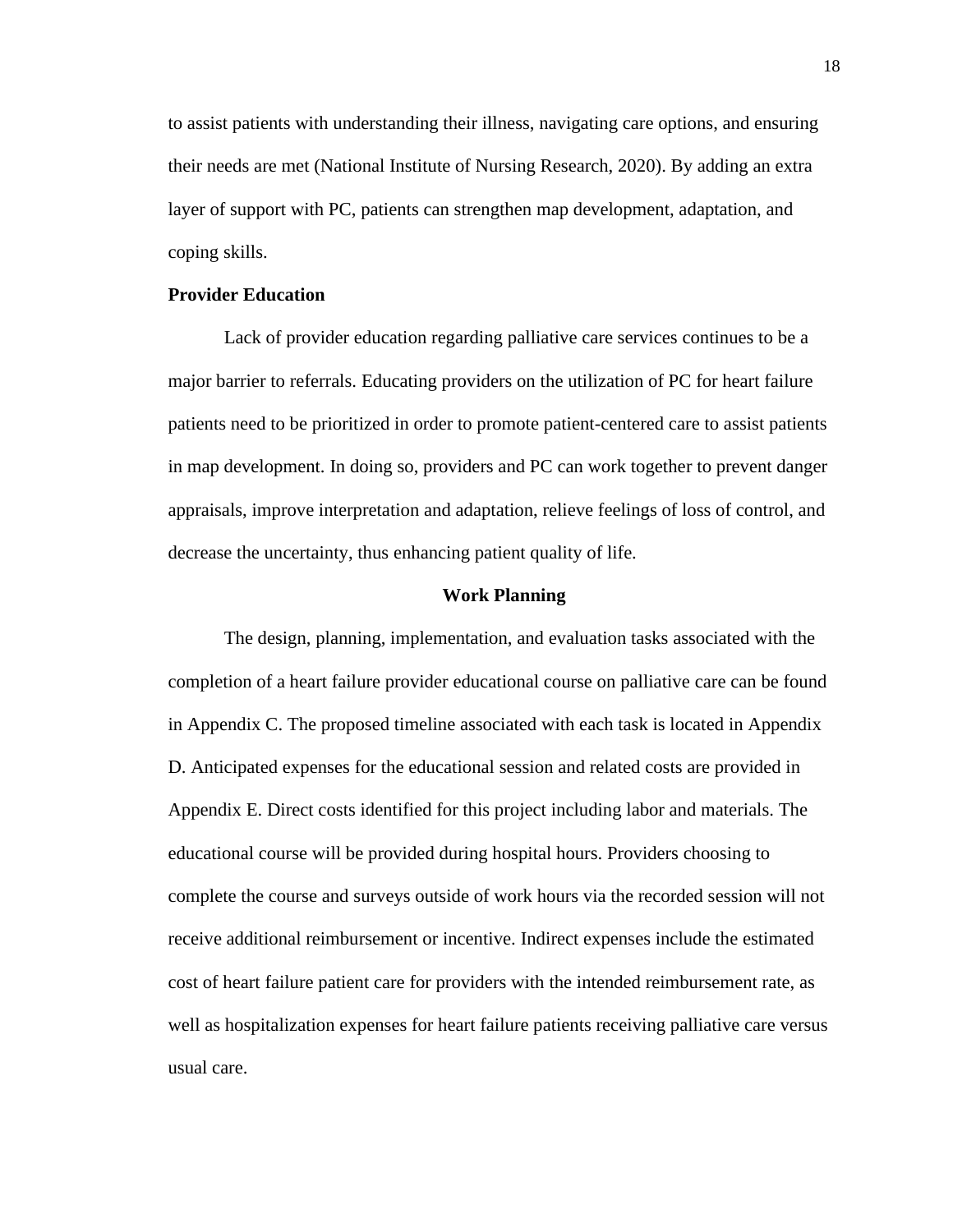#### **Evaluation Planning**

Evaluation planning is an important aspect of quality improvement; it allows measurement of change in a population. This is a vital aspect of quality improvement to demonstrate the effectiveness of the intervention (Zaccagnini & White, 2017). The logic model presented in Appendix F will allow stakeholders to understand the resources needed for the provider educational course, as well as how outcomes will be measured to evaluate the effectiveness of the session. Resources such as hospital faculty and technology are the main inputs for this project. The activity, or intervention, is virtual due to Covid-19 guidelines regarding group gatherings in the hospital. An adjunct presentation modality will be included in the form of a PowToon to serve as an additional resource for providers. Outputs will evaluate virtual course participation as well as overall participation versus completion of pre-and post-survey.

Short-term and long-term outcomes are also included in the logic model. The intention of the provider's educational session is to improve the provider's understanding of palliative care and enhance the provider's knowledge of how palliative care can be utilized most effectively for heart failure patients. The long-term goal is to increase referrals to palliative care for heart failure patients. However, due to the timeline of this project surveys will assess willingness to refer before and after completion of the session. These outcomes are intended to positively impact the heart failure population by improving pain and symptom management and promoting goals of care conversations, as well as advanced care planning while also reinforcing patient-centered care using Mishel's theory of uncertainty in illness.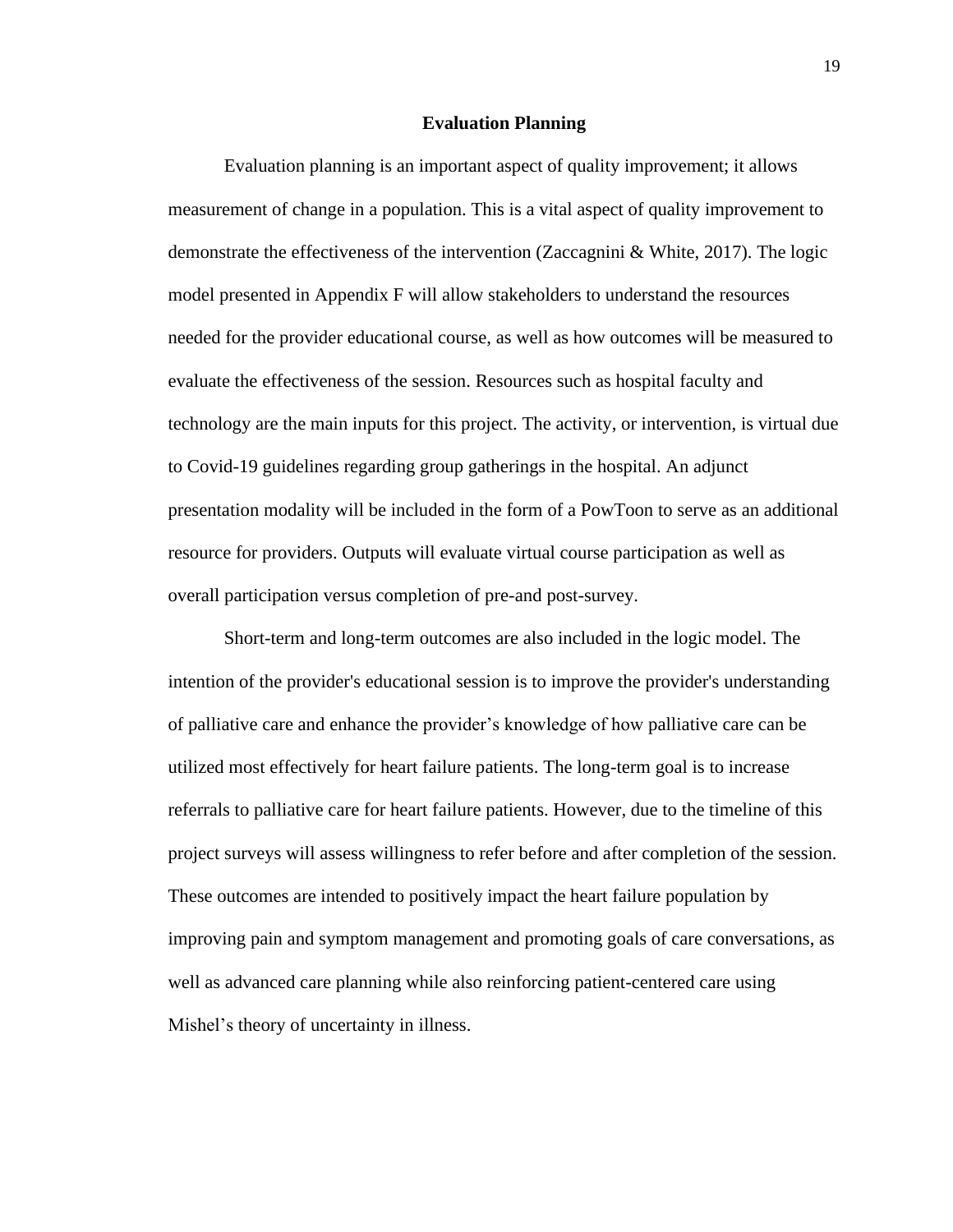## **Implementation**

### **Threats and Barriers**

A major threat to the implementation phase of the education session is provider misconception surrounding palliative care for chronic illness. Although the session's purpose was to combat this misperception, providers may not be willing to participate due to their misunderstanding of palliative care roles in chronic illness management. Covid-19 has created an additional barrier, preventing an in-person session where incentives and refreshments could be offered. The presentation will take place at the Hospital Medicine Monthly Group meeting. This meeting is not mandatory but providers are encouraged to attend. Lack of attendance at the meeting on the date of the education session could interfere with adequate sample collection.

#### **Monitoring of Implementation**

Monitoring during implementation will include routine assessment of Qualtrics data, ensuring Qualtrics surveys are working properly and periodic communication with potential participants, practice partner, and the Doctorate of Nursing Practice (DNP) chair. An initial email will be sent with the recorded education session from the meeting. This email will request participation from those unable to attend the meeting. Two follow-up emails and one final email will be sent reminding hospitalists of the study over an 18-day period.

#### **Project Closure**

Project closure will include an email thanking those who participated, assessment of survey results, and communication of aggregate data with the Duke Raleigh Hospital Palliative Care team. Results will be presented formally at the University (GWU)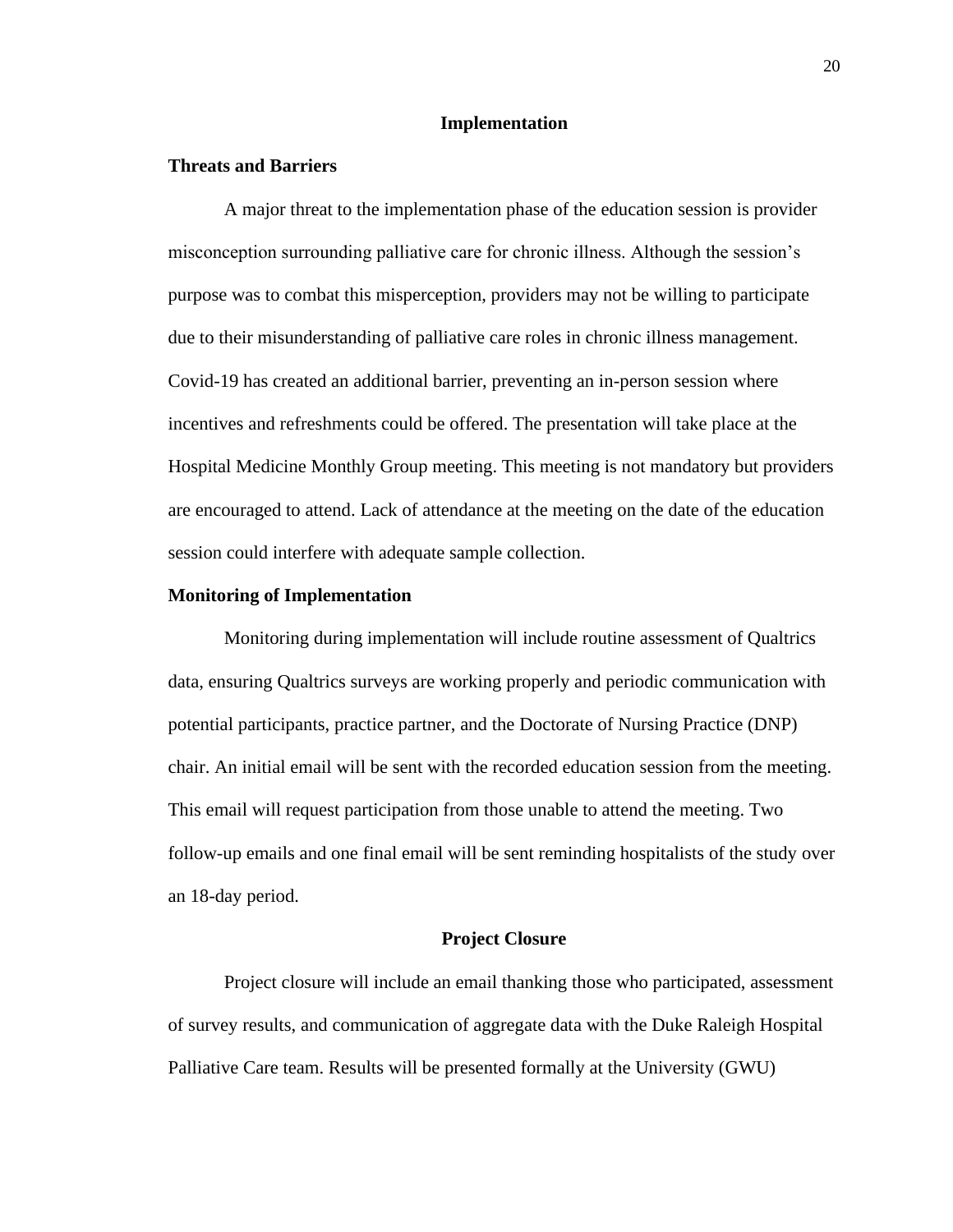Nursing Scholars Day in a presentation. The final paper will be uploaded through GWU Dover Library electronic database. Findings will be uploaded and stored in the Gardner-Webb University Digital Commons.

## **Interpretation of Data**

#### **Qualitative Data**

Study participants were asked to name three benefits of palliative care for heart failure patients with a text entry question. Of the 12 pre-survey participants, two left this question blank and three participants only stated two responses. The majority of responses were appropriate, citing symptom management, family support, goals of care discussions, improving quality of life, and decreasing admissions. However, some responses alluded to comfort measures once the patient is no longer a candidate for advanced therapies.

In comparison, only one participant left the question blank in the post-survey. One participant only stated two benefits. The post-survey responses addressed specific benefits discussed during the education session. This included quality of life, decreased hospitalizations and length of stay, goals of care discussions, and symptom management. Two individuals stated improved medication compliance which was not discussed during the education session. However, medication management by the palliative care team and potential side effects impacting diet adherence were addressed during the discussion of a patient scenario.

No participants cited comfort care or hospice-related answers in the post-survey compared to five responses in the pre-survey. These results support the idea education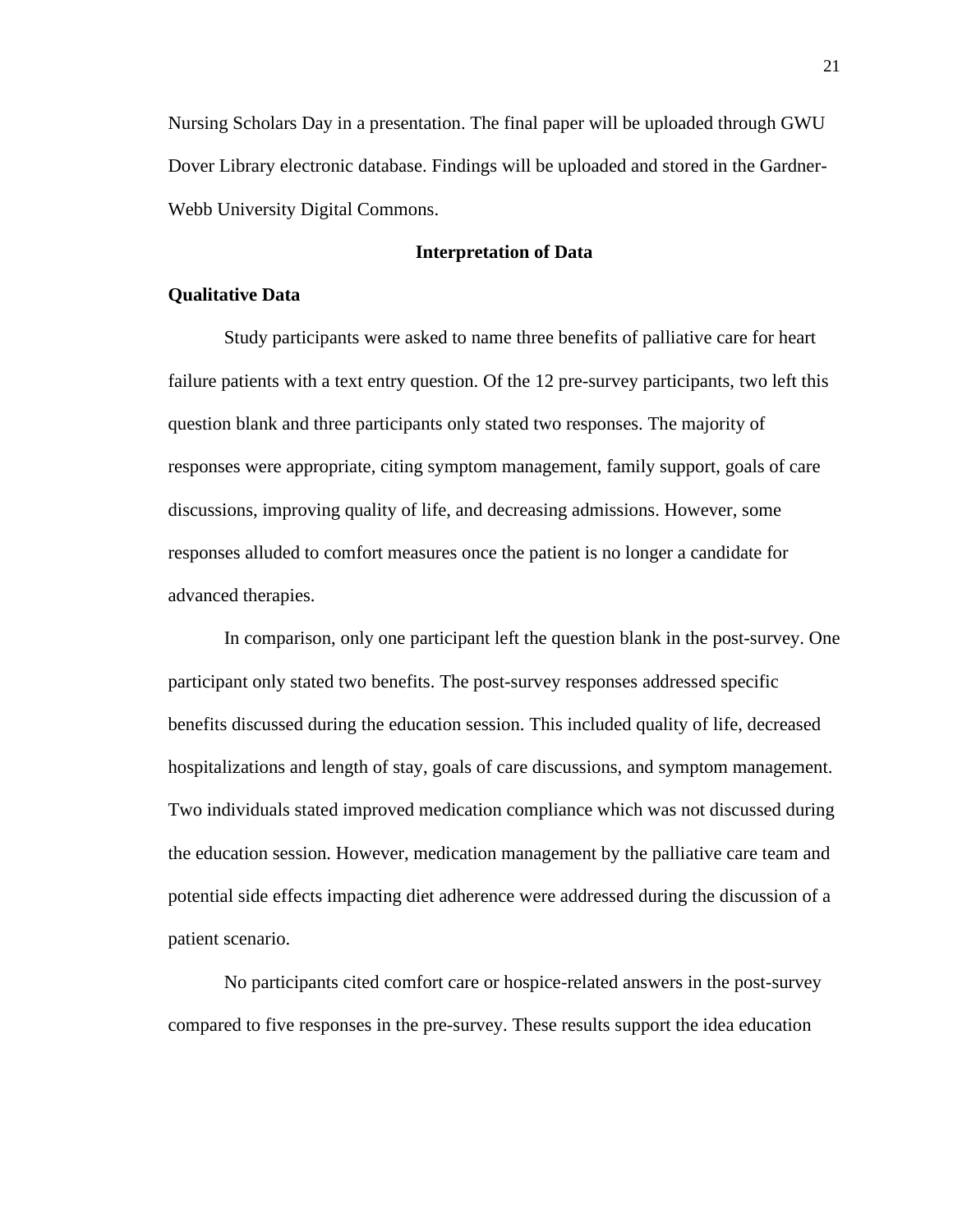can be effective to combat provider misconception that palliative care is comfort care or hospice care.

## **Quantitative Data**

Participants were asked questions to assess knowledge of palliative care versus hospice care, confidence in referring, appropriate referral time, palliative care roles, and likeliness to refer heart failure patients to palliative care (Appendix G). A two-sample ttest was performed for each question. Significance was assessed using  $p < 0.05$ . Significant results were found in regards to addressing confidence in referring heart failure patients to palliative care  $(p=0.04)$ . A referral was addressed during the education session. Providers were educated about the Congestive Heart Failure (CHF) Management Standard Work implemented by the hospital in recent months. The standard work identifies risk factors for poor prognosis indicating a need for referral. Educating providers about the concrete criteria, or triggers, established by the standard work may have improved their confidence in referring patients.

### **Limitations**

In five of the 12 pre-survey responses, participants were unable to select multiple answers for the select all that apply question due to survey error. This question addressed the roles of palliative care. These responses were removed from the data prior to analysis. An additional limitation included the lack of mandatory attendance at the Hospital Medicine Monthly Group meeting. This may have impacted the sample size.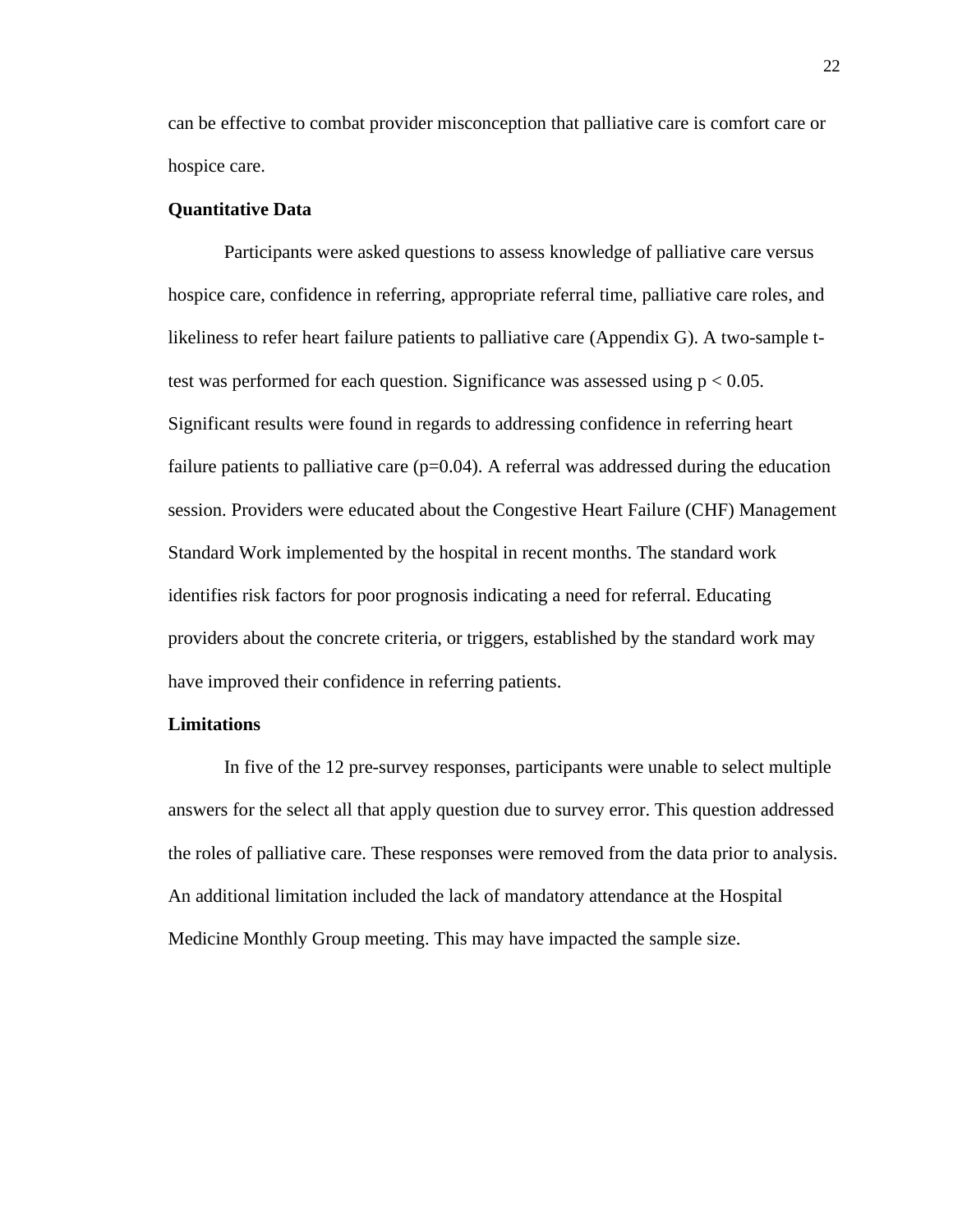#### **Process Improvement Data**

### *Outcomes*

The objective to provide an educational course to heart failure providers was met. The course provided information about the hospital's referral criteria, palliative care roles, and exactly when to refer patients. This education allowed providers to feel more confident in referring patients ( $p<0.05$ ). Despite emphasizing the differences between palliative care and hospice care, survey results revealed further education is needed to distinguish between these services.

Another objective of this program was to increase provider willingness to refer. The majority of participants indicated they are somewhat likely or extremely likely to refer patients prior to the education course. Post survey results revealed similar data. Since the education session, anecdotal evidence shows palliative care referrals for heart failure patients did not increase.

#### *Sustainability*

The project site has no plans to continue providing education to providers about palliative care for heart failure patients. The course required a minimal budget and was completed during work hours. The hospital palliative care team continues to assess barriers to referral and implement strategies to improve consults. Should long-term data show improvement in consults as a direct result of the education course, the hospital may choose to further the program.

#### **Future Implications**

Survey data did not reveal significant results and heart failure patient referrals did not increase despite some willingness to refer. Participants continued to perceive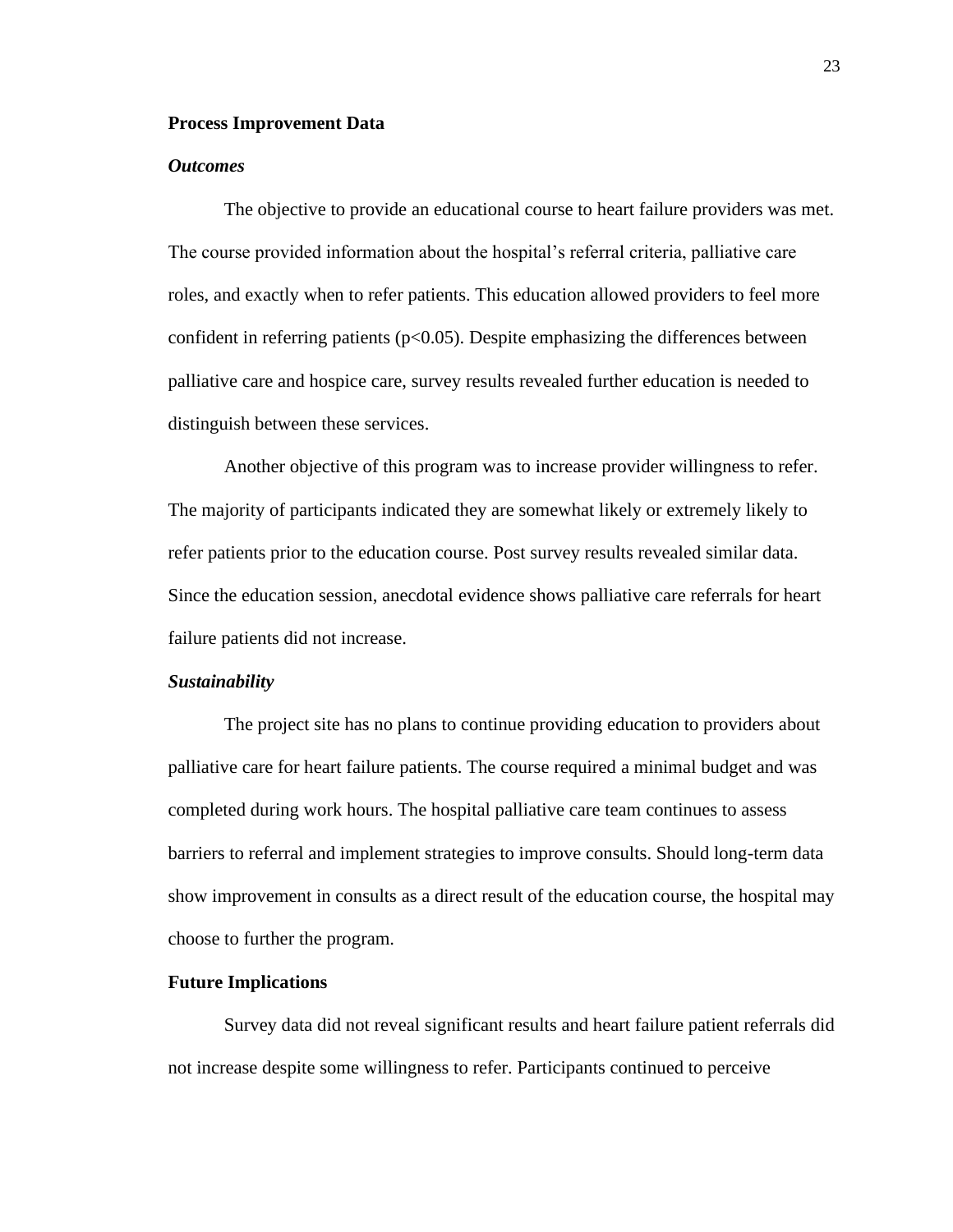palliative care services as a resource for heart failure patients who are no longer candidates for advanced therapies or in need of comfort care. Further provider education is needed to change perceptions of palliative care's role and associated benefits in heart failure patient care. Future research may benefit from surveying provider needs and barriers prior to education in order to tailor future education programs.

## **Conclusion**

Heart failure patients experience an overwhelming symptom burden leading to recurrent hospitalizations. Palliative care can improve symptom management, decrease the need for hospitalizations, and add an extra layer of support for patients, families, and caregivers by employing patient-centered care. However, it continues to be underutilized by providers. Ongoing education is needed to improve knowledge surrounding palliative care and decrease misconceptions to reduce uncertainty in HF and improve patients' quality of life.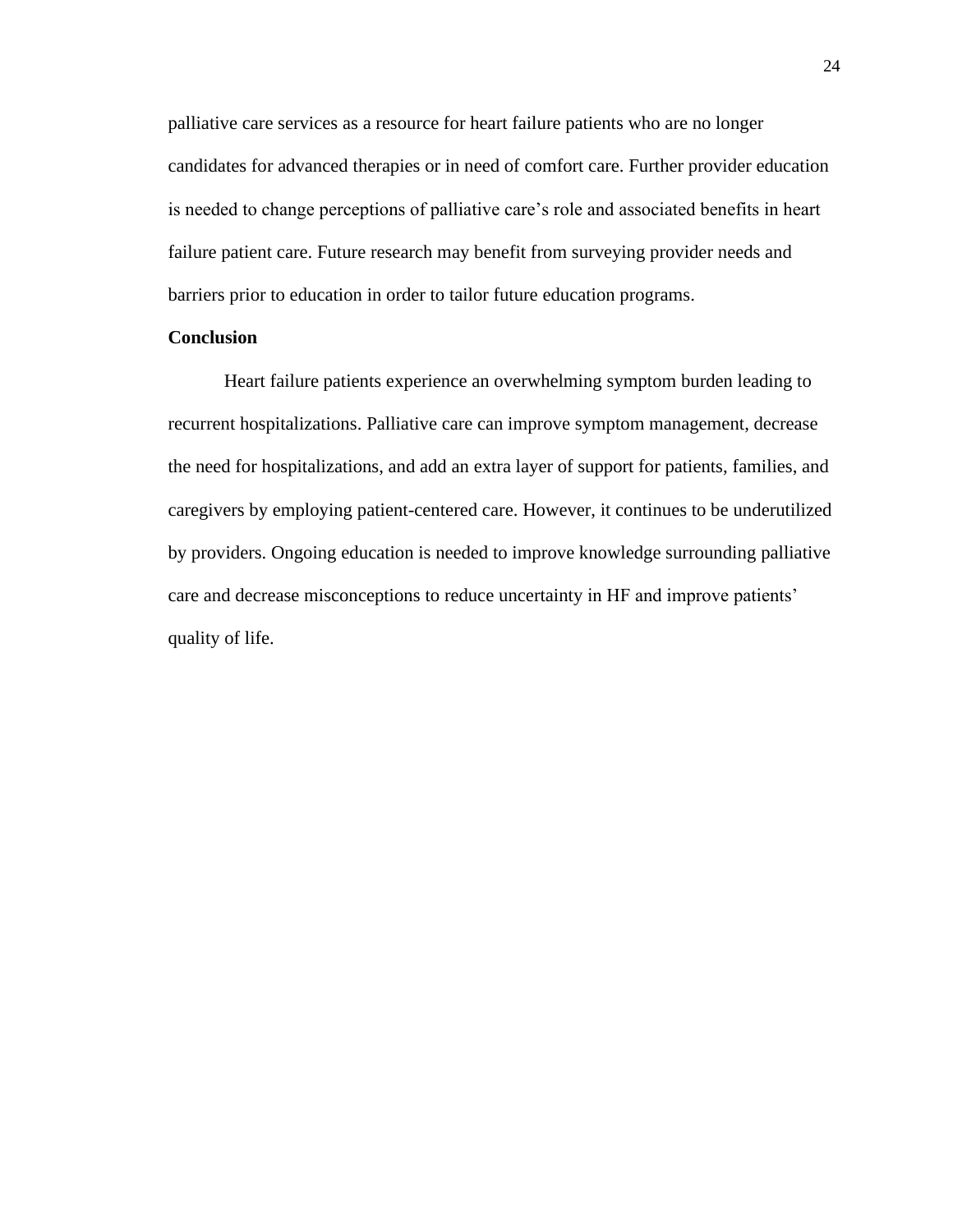## **References**

Bakitas, M., MacMartin, M., Trzepkowski, K., Robert, A., Jackson, L., Brown, J. R., Dionne-Odom, J. N., & Kono, A. (2013). Palliative care consultations for heart failure patients: How many, when, and why?. *Journal of Cardiac Failure, 19*(3), 193-201.<https://dx.doi.org/10.1016/j.cardfail.2013.01.011>

Center to Advance Palliative Care. (2020). *About palliative care*.

<https://www.capc.org/about/palliative-care/>

- Center to Advance Palliative Care. (2020). The case for hospital palliative care. [file:///C:/Users/devkt/Dropbox/PC/Downloads/the-case-for-hospital-palliative](file:///C:/Users/devkt/Dropbox/PC/Downloads/the-case-for-hospital-palliative-care.pdf)[care.pdf](file:///C:/Users/devkt/Dropbox/PC/Downloads/the-case-for-hospital-palliative-care.pdf)
- Dudas, K., Olsson, L., Wolf, A., Swedberg, K., Taft, C., Schaufelberger, M., Ekman, I. (2012). Uncertainty in illness among patients with chronic heart failure is less in patient-centered care than in usual care. *European Journal of Cardiovascular Nursing, 12*(6), 521-528.<https://doi.org/10.1177/1474515112472270>
- Duke Health. (2020). Duke Raleigh hospital: About Duke Raleigh hospital. <https://www.dukehealth.org/hospitals/duke-raleigh-hospital/about>
- Fitzsimons, D., Mullan, D., Wilson, J. S., Conway, B., Corcoran, B., Dempster, M., Gamble, J., Stewart, C., Rafferty, S., McMahon, M., MacMahon, J., Mulholland, P., Stockdale, P., Chew, E., Hanna, L., Brown, J., Ferguson, G., & Fogarty, D. (2007). The challenge of patients' unmet palliative care needs in the final stages of chronic illness. *Palliative Medicine, 21*, 313-322. <https://doi.org/10.1177/0269216307077711>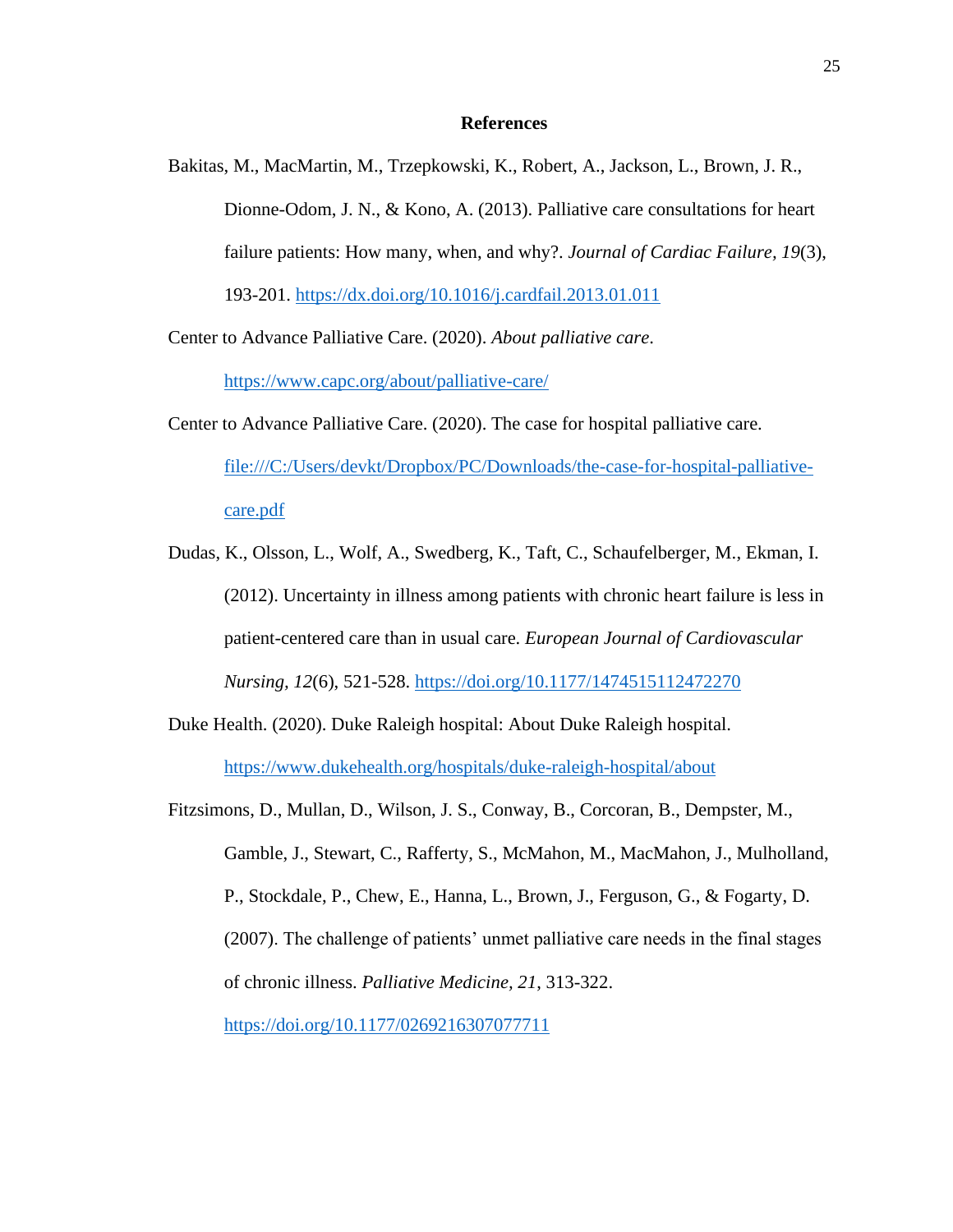- Hawley, P. (2017). Barriers to access to palliative care. *Palliative Care: Research and Treatment*, 1-6.<https://doi.org/10.1177/1178224216688887>
- Kavalieratos, D., Mitchell, E. M., Carey, T. S., Dev, S., Biddle, A. K., Reeve, B. B., Abernethy, A. P., & Weinberger, M. (2014). "Not the 'grim reaper service'": An assessment of provider knowledge, attitudes, and perceptions regarding palliative care referral barriers in heart failure. *Journal of the American Heart Association*. <https://doi.org/10.1161/JAHA.113.000544>
- Kavalieratos, D., Gelfman, L. P., Tycoon, L. E., Riegel, B., Bekelman, D. B., Ikejiani, D. Z., Goldstein, N., Kimmel, S. E., Bakitas, M. A., & Arnold, R. M. (2017). Palliative care in heart failure: Rationale, evidence, and future priorities. *Journal of the American College of Cardiology, 70*(15), 1919-1930. <https://dx.doi.org/10.1016/j.jacc.2017.08.036>
- Kennedy, R., Abdullah, N., Bhadra, R., Osei Bonsu, N., Fayezizadeh, M., & Ickes, H. (2019). Barriers to effective use of palliative care services in the acute care setting with emphasis on terminal noncancer diseases. *Indian Journal of Palliative Care, 25*(2), 203-209. [https://doi.org/10.4103/IJPC\\_201\\_18](https://doi.org/10.4103/IJPC_201_18)
- Lesyuk, W., Kriza, C., & Kolominsky-Rabas, P. (2018). Cost-of-illness studies in heart failure: A systematic review 2004-2016. *BMC Cardiovascular Disorders, 18*(74), 1-11.<https://doi.org/10.1186/s12872-018-0815-3>

Mishel, M. H. (1988). Uncertainty in illness. *Journal of Nursing Scholarship, 20*(4), 225-

232. [https://doi.org/10.1111/j.1547-5069.1988.tb00082.x.](https://doi.org/10.1111/j.1547-5069.1988.tb00082.x)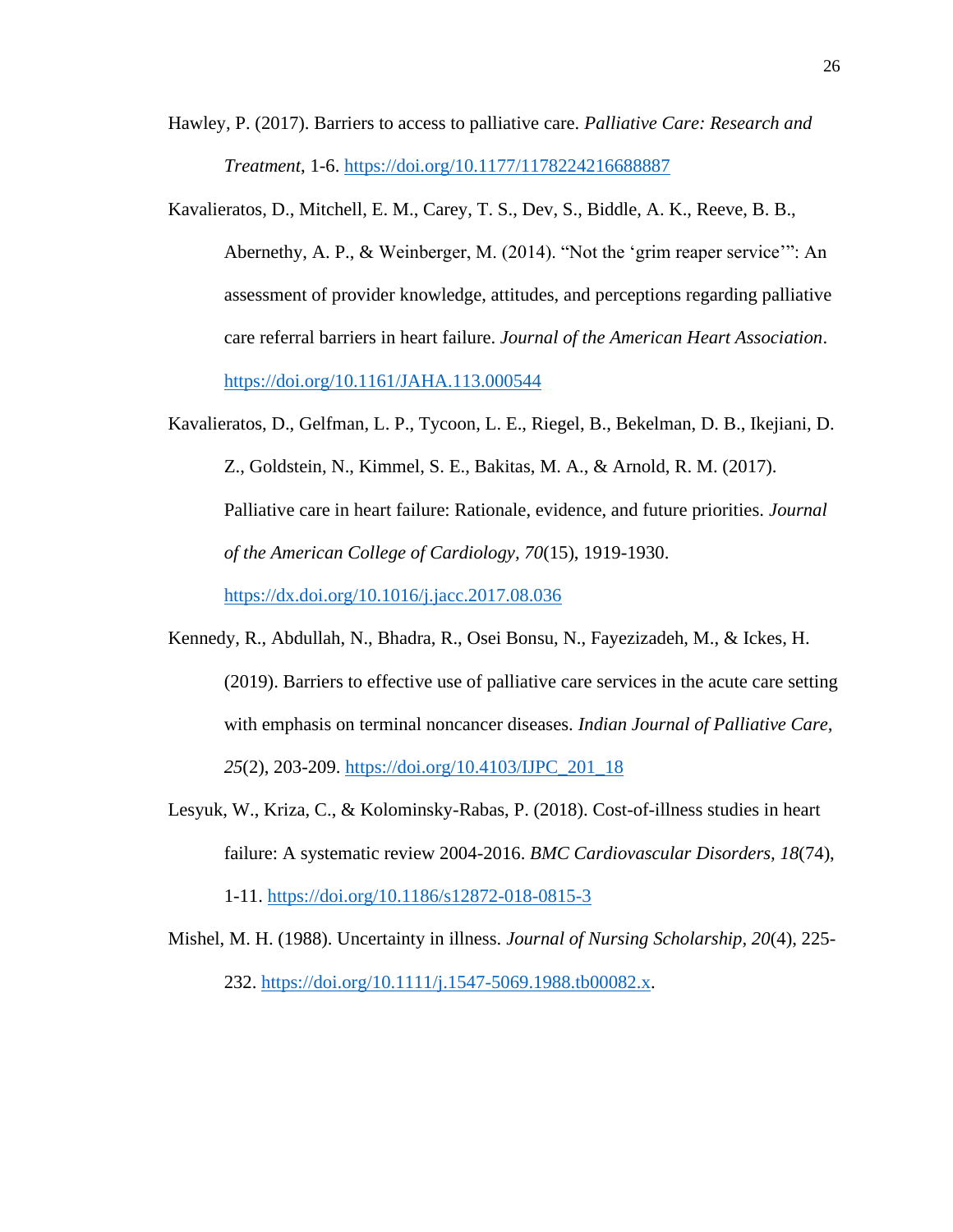- National Institute of Nursing Research. (2020). Palliative care: The relief you need when you have a serious illness. [https://www.ninr.nih.gov/sites/files/docs/palliative](https://www.ninr.nih.gov/sites/files/docs/palliative-care-brochure.pdf)[care-brochure.pdf](https://www.ninr.nih.gov/sites/files/docs/palliative-care-brochure.pdf)
- Olchanski, N., Vest, A. R., Cohen, J. T., & DeNofrio, D. (2020). Two-year outcomes and cost for heart failure patients following discharge from the hospital after an acute heart failure admission. *International Journal of Cardiology*, 307, 109-113. <http://doi.org/10.1016/j.ijcard.2019.10.033>
- Puckett, C., & Goodlin, S. J. (2020). A modern integration of palliative care into management of heart failure. *Canadian Journal of Cardiology*, 36, 1050-1060.
- Rogers, J. G., Patel, C. B., Mentz, R. J., Granger, B. B., Steinhauser, K. E, Fiuzat, M., Adams, P. A., Speck, A., Johnson, K. S., Krishnamoorthy, A., Yang, H., Anstrom, K. J., Dodson, G. C., Taylor, D. H., Kirchner J. L., Mark, D. B., O'Conner, C. M., & Tulsky, J. A. (2017). The palliative care in heart failure (PAL-HF) randomized, controlled clinical trial. *Journal of the American College of Cardiology, 70*(3), 33341.<https://doi.org/10.1016/j.jacc.2017.05.030>
- Savarese, G., & Lund, L. H. (2017). Global public health burden of heart failure. *Cardiac Failure Review, 3*(1), 7-11.<https://dx.doi.org/10.15420%2Fcfr.2016%3A25%3A2>
- Singh, G. K., Ramjan, L., Ferguson, C., Davidson, P. M., & Newton, P. J. (2019). Access and referral to palliative care for patients with chronic heart failure: A qualitative study of healthcare professionals. *Journal of Clinical Nursing, 29*, 1576-1589. <https://doi.org/10.1111/jocn.15222>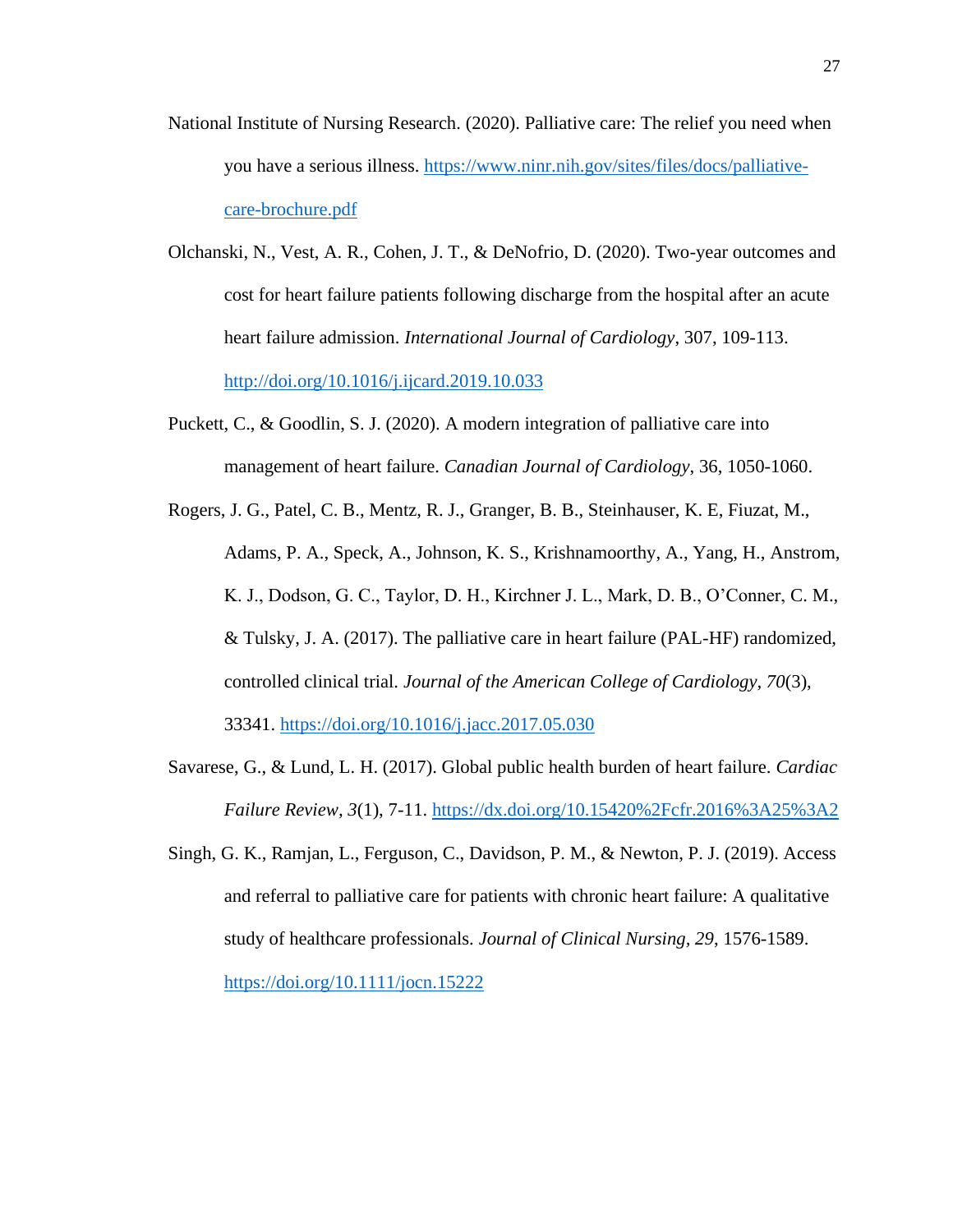- Wiskar, K., Celi, L. A., Walley, K. R., Fruhstorfer, C., Rush, B. (2017). Inpatient palliative care referral and 9-month hospital readmission in patients with congestive heart failure: A linked nationwide analysis. *Journal of Internal Medicine*, 282, 445-451.<https://doi.org/10.1111/joim.12657>
- Zaccagnini, M. E., & White, K. W. (2017). *The Doctor of Nursing Practice Essentials: A New Model for Advanced Practice Nursing*. Jones & Bartlett Learning.

Zip Recruiter. (2021). *Cardiologist salary in Raleigh, NC*.

[https://www.ziprecruiter.com/Salaries/Cardiologist-Salary-in-](https://www.ziprecruiter.com/Salaries/Cardiologist-Salary-in-Raleigh,NC#:~:text=How%20much%20does%20a%20Cardiologist%20make%20in%20Raleigh%2C,This%20is%20the%20equivalent%20of%20%245%2C400%2Fweek%20or%20%2423%2C399%2Fmonth)

[Raleigh,NC#:~:text=How%20much%20does%20a%20Cardiologist%20make%20](https://www.ziprecruiter.com/Salaries/Cardiologist-Salary-in-Raleigh,NC#:~:text=How%20much%20does%20a%20Cardiologist%20make%20in%20Raleigh%2C,This%20is%20the%20equivalent%20of%20%245%2C400%2Fweek%20or%20%2423%2C399%2Fmonth) [in%20Raleigh%2C,This%20is%20the%20equivalent%20of%20%245%2C400%2](https://www.ziprecruiter.com/Salaries/Cardiologist-Salary-in-Raleigh,NC#:~:text=How%20much%20does%20a%20Cardiologist%20make%20in%20Raleigh%2C,This%20is%20the%20equivalent%20of%20%245%2C400%2Fweek%20or%20%2423%2C399%2Fmonth) [Fweek%20or%20%2423%2C399%2Fmonth](https://www.ziprecruiter.com/Salaries/Cardiologist-Salary-in-Raleigh,NC#:~:text=How%20much%20does%20a%20Cardiologist%20make%20in%20Raleigh%2C,This%20is%20the%20equivalent%20of%20%245%2C400%2Fweek%20or%20%2423%2C399%2Fmonth)

Zip Recruiter. (2021). Cardiology nurse practitioner salary in Raleigh, NC.

[https://www.ziprecruiter.com/Salaries/Cardiology-Nurse-Practitioner-Salary-in-](https://www.ziprecruiter.com/Salaries/Cardiology-Nurse-Practitioner-Salary-in-Raleigh,NC)[Raleigh,NC](https://www.ziprecruiter.com/Salaries/Cardiology-Nurse-Practitioner-Salary-in-Raleigh,NC)

Zip Recruiter. (2021). Cardiology physician assistant salary in Raleigh, NC.

[https://www.ziprecruiter.com/Salaries/Cardiology-Physician-Assistant-Salary-in-](https://www.ziprecruiter.com/Salaries/Cardiology-Physician-Assistant-Salary-in-Raleigh,NC#:~:text=How%20much%20does%20a%20Cardiology%20Physician%20Assistant%20make,This%20is%20the%20equivalent%20of%20%242%2C454%2Fweek%20or%20%2410%2C632%2Fmonth)[Raleigh,NC#:~:text=How%20much%20does%20a%20Cardiology%20Physician](https://www.ziprecruiter.com/Salaries/Cardiology-Physician-Assistant-Salary-in-Raleigh,NC#:~:text=How%20much%20does%20a%20Cardiology%20Physician%20Assistant%20make,This%20is%20the%20equivalent%20of%20%242%2C454%2Fweek%20or%20%2410%2C632%2Fmonth) [%20Assistant%20make,This%20is%20the%20equivalent%20of%20%242%2C45](https://www.ziprecruiter.com/Salaries/Cardiology-Physician-Assistant-Salary-in-Raleigh,NC#:~:text=How%20much%20does%20a%20Cardiology%20Physician%20Assistant%20make,This%20is%20the%20equivalent%20of%20%242%2C454%2Fweek%20or%20%2410%2C632%2Fmonth) [4%2Fweek%20or%20%2410%2C632%2Fmonth](https://www.ziprecruiter.com/Salaries/Cardiology-Physician-Assistant-Salary-in-Raleigh,NC#:~:text=How%20much%20does%20a%20Cardiology%20Physician%20Assistant%20make,This%20is%20the%20equivalent%20of%20%242%2C454%2Fweek%20or%20%2410%2C632%2Fmonth)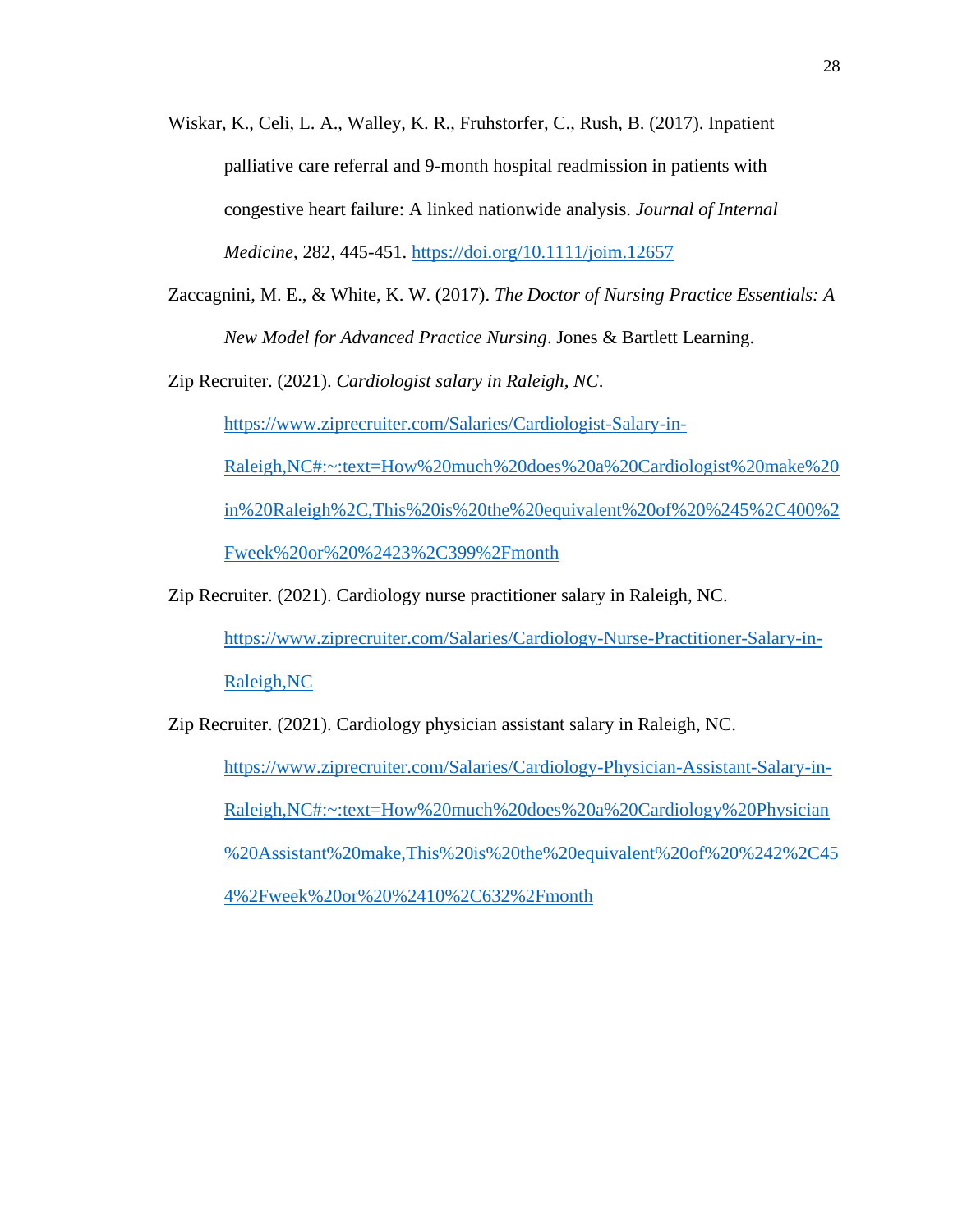# **Appendix A**

# **SWOT Analysis**

| <b>Strengths</b>                                                                                                                                                                                                                                                                                                                                                  | Opportunities                                                                                                                                                                                                                                                                                                                                                                          |
|-------------------------------------------------------------------------------------------------------------------------------------------------------------------------------------------------------------------------------------------------------------------------------------------------------------------------------------------------------------------|----------------------------------------------------------------------------------------------------------------------------------------------------------------------------------------------------------------------------------------------------------------------------------------------------------------------------------------------------------------------------------------|
| <b>Established Palliative Care Team</b><br>with a desire to increase heart<br>failure patient referrals<br><b>Outpatient Palliative Care Services</b><br>can provide continuity of care<br>once the patient is discharged<br>Duke Health provides exceptional<br>$\bullet$<br>care and has a multitude of<br>resources                                            | Incorporate PC training into<br>cardiology fellowships (Puckett &<br>Goodlin, 2020)<br>Routine continuing education for<br>cardiology providers on PC<br>treatment alongside life-<br>prolonging therapies<br>Routine early referral to PC to<br>$\bullet$<br>provide HF patients with holistic<br>care<br>Establish a screening tool to "flag"<br>$\bullet$<br>patients for referrals |
| Weaknesses<br>Hospital culture- "high-intensity"<br>treatment" (Kennedy et al., 2019)<br>No screening tool for identifying<br>$\bullet$<br>HF patients in need of PC support<br>Lack of provider and hospitalist<br>$\bullet$<br>education regarding PC utilization<br>for HF patients<br>Inadequate advanced care<br>planning and goals of care<br>conversations | <b>Threats</b><br>The public misconception of PC<br>impeding acceptance of referral<br>Provider misconception of PC<br>causing low participation<br>Outpatient primary care providers<br>fear prescribing high dose<br>narcotics to non-cancer patients<br>potentially causing unmet pain and<br>respiratory needs of HF patients                                                      |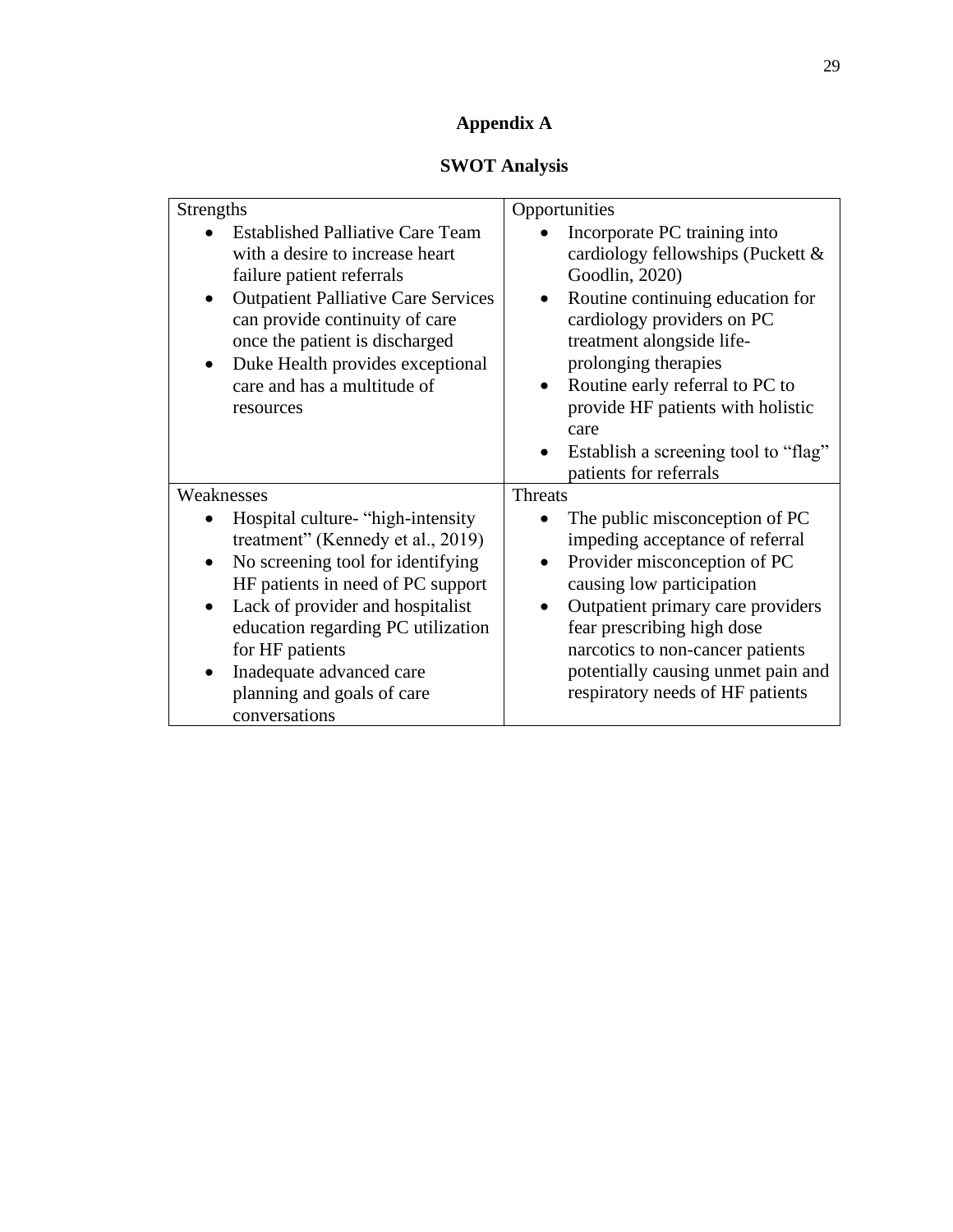## **Appendix B**

## **Application of Nursing Theory**

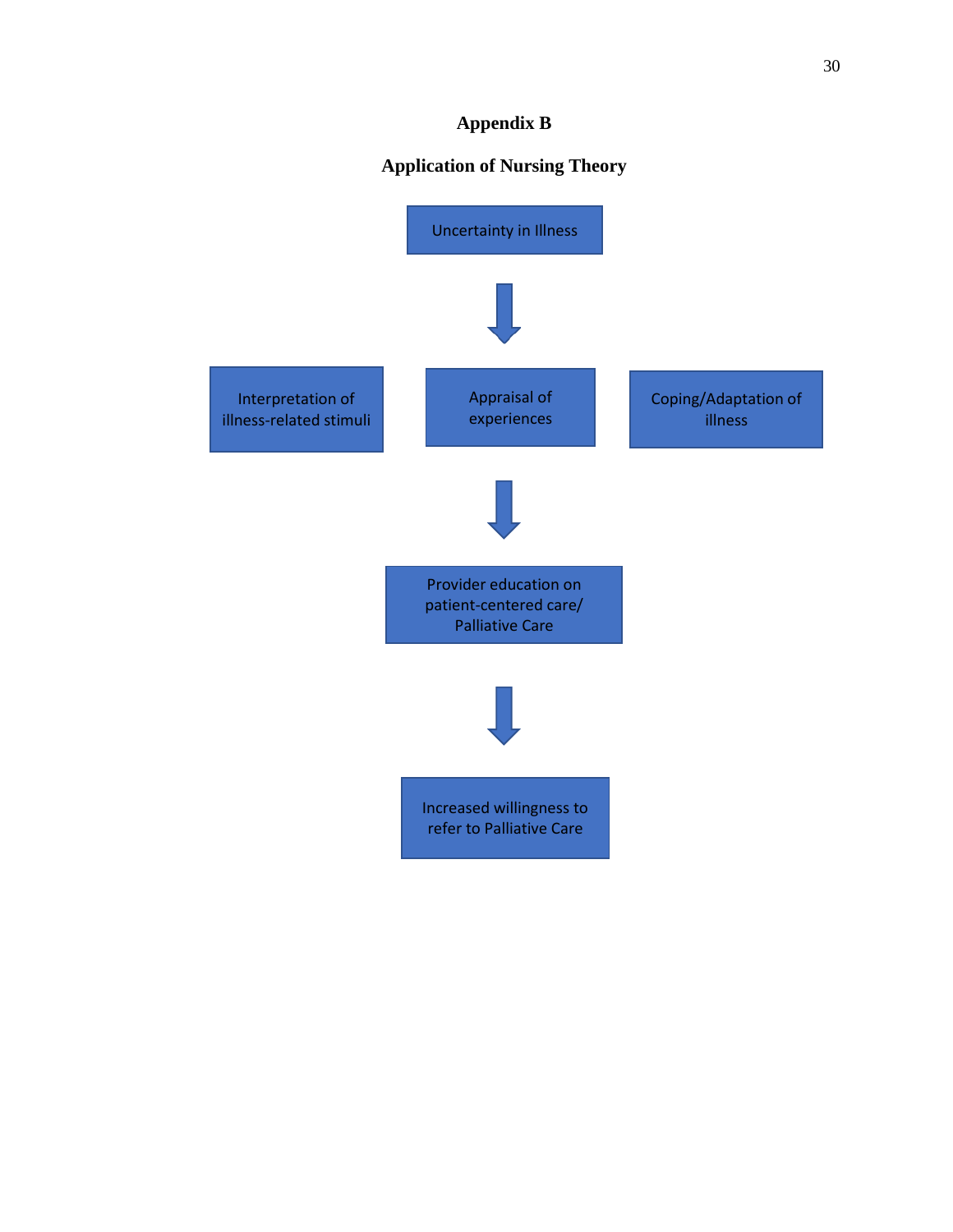## **Appendix C**

## **Work Breakdown Structure**

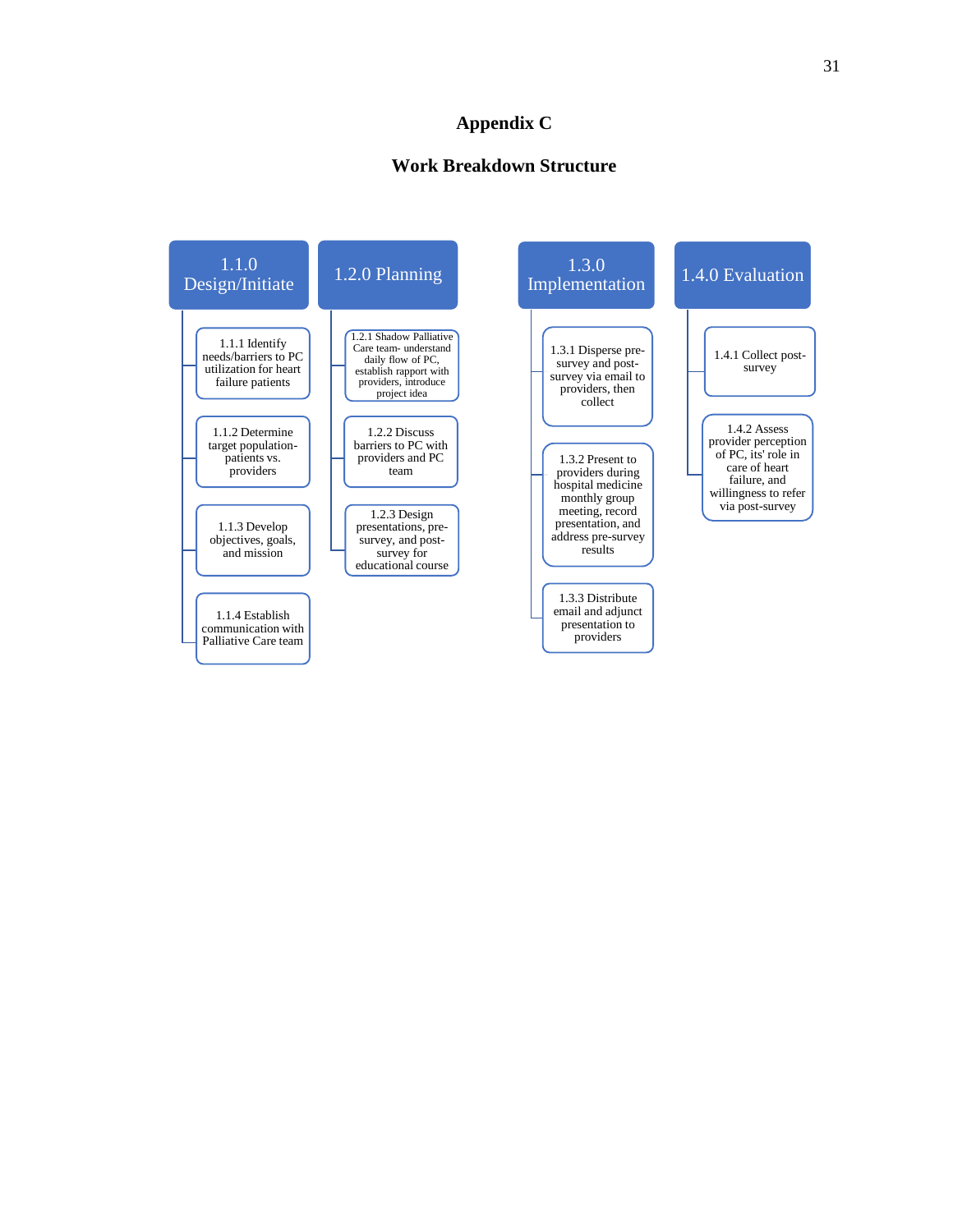## **Appendix D**

## **Estimated Timeline**

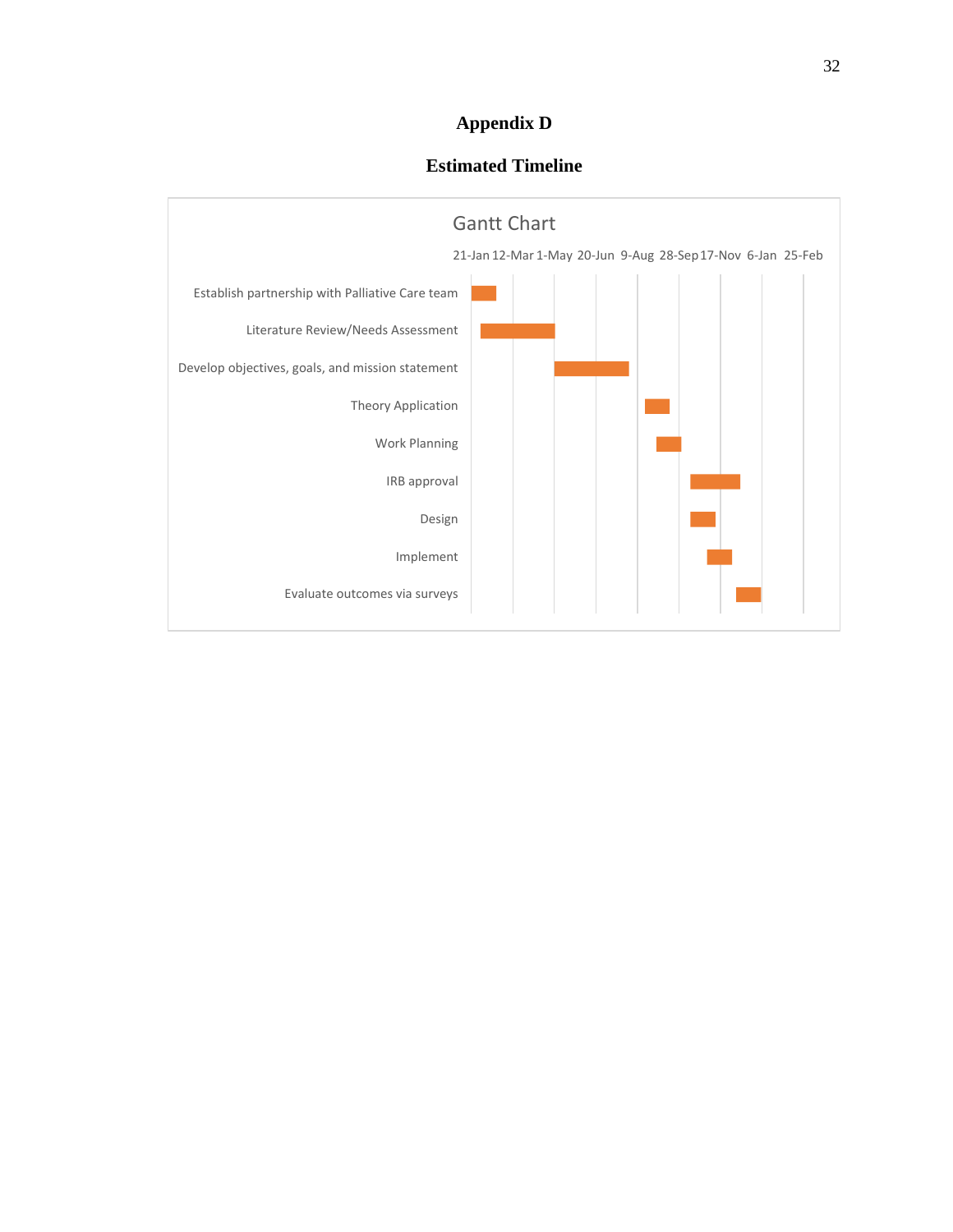# **Appendix E**

# **Cost Analysis**

| \$0        |
|------------|
| \$135/hour |
|            |
| \$61/hour  |
|            |
| \$196.00   |
|            |

| <b>Indirect Expenses</b>                |                                |
|-----------------------------------------|--------------------------------|
| Average cost of hospitalizations for HF | \$77,643 (Wiskar et al., 2017) |
| patients without PC in 9-month period   |                                |
| Average cost of hospitalizations for HF | \$23,200 (Wiskar et al., 2017) |
| patients with PC in 9-month period      |                                |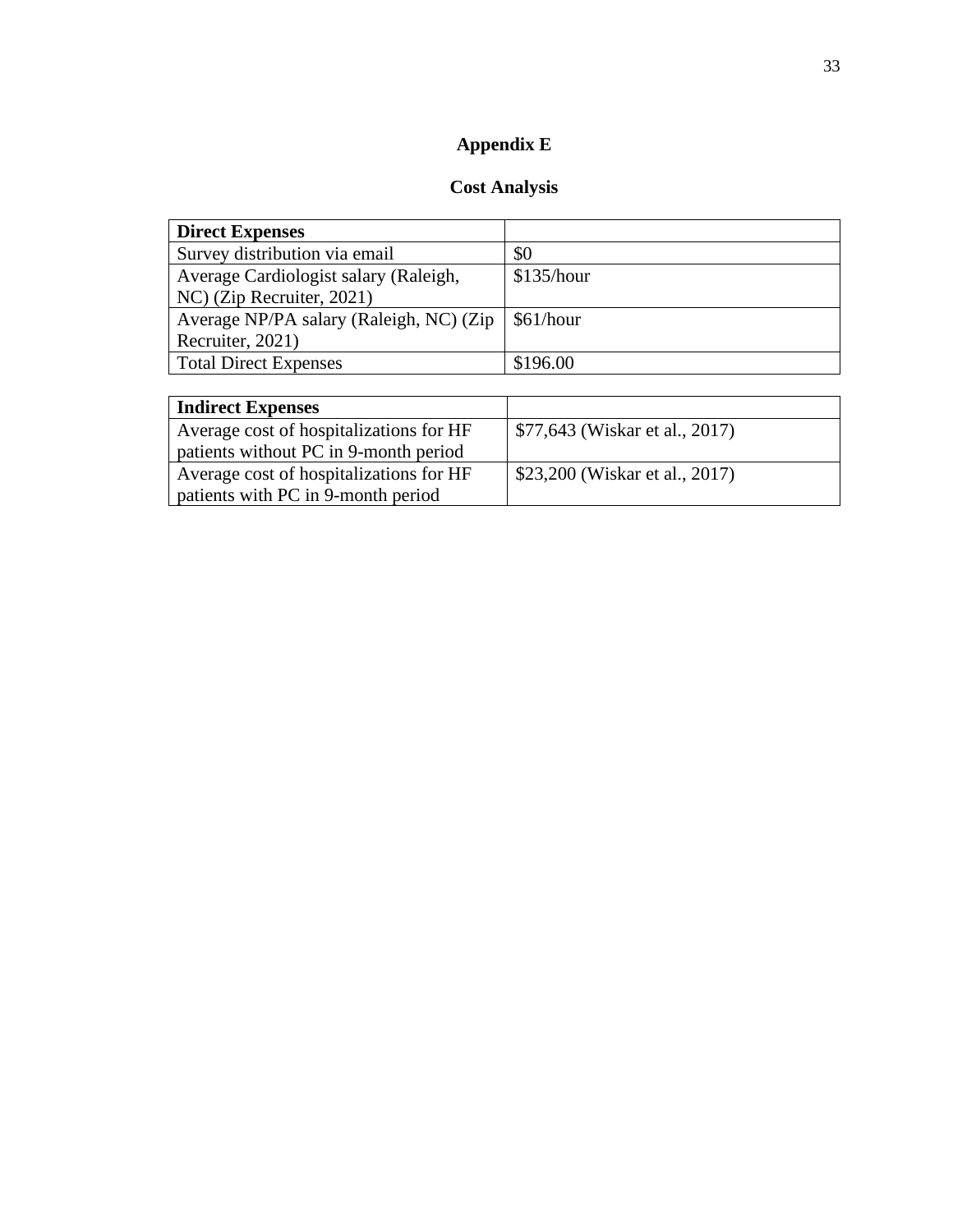## **Appendix F**

## **Logic Model**

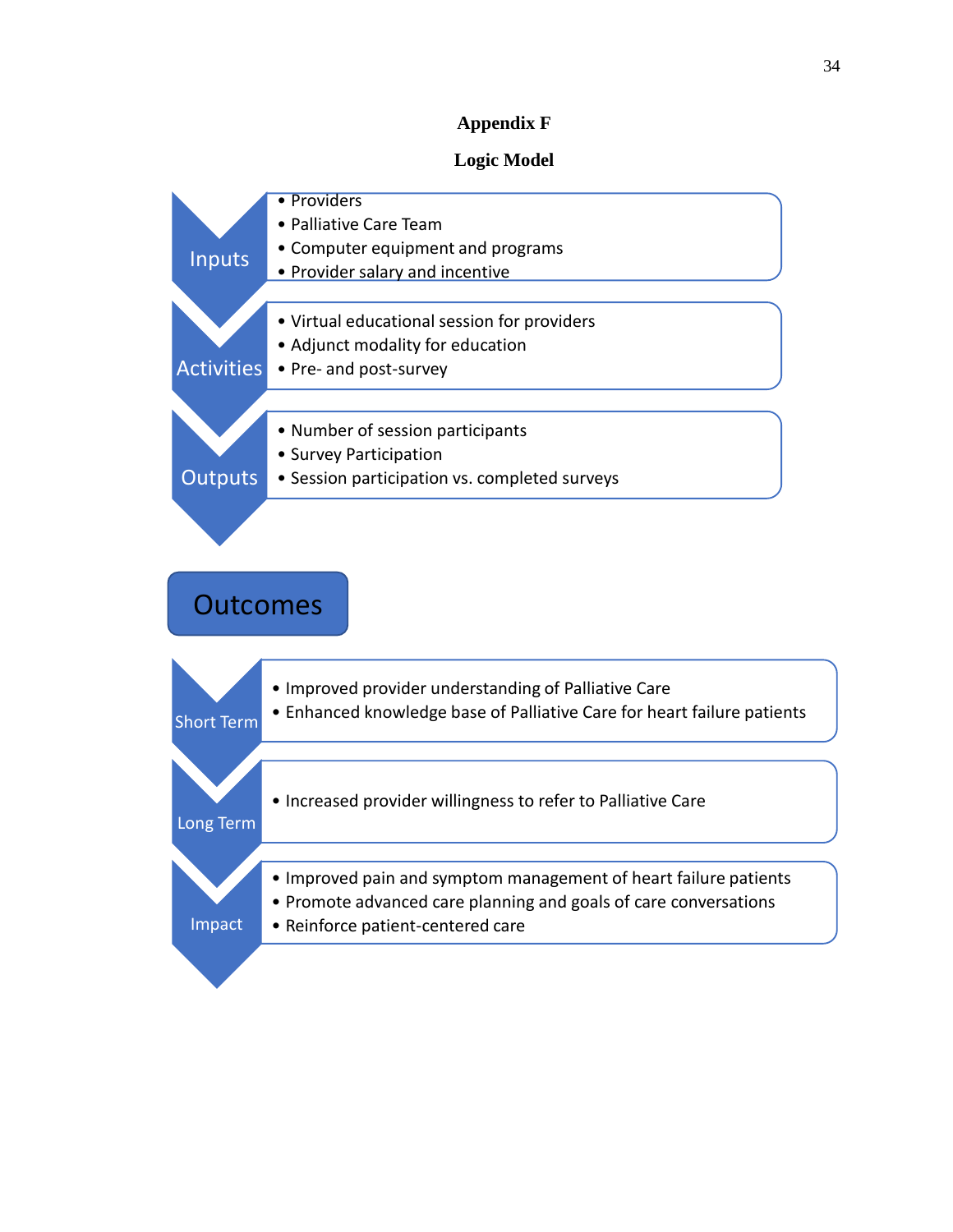## **Appendix G**

## **Data Analysis**





Question 4: How confident are you with discussing Palliative Care with patients, families, and/or caregivers?

(Pre-Survey n=12; Post Survey n=8)

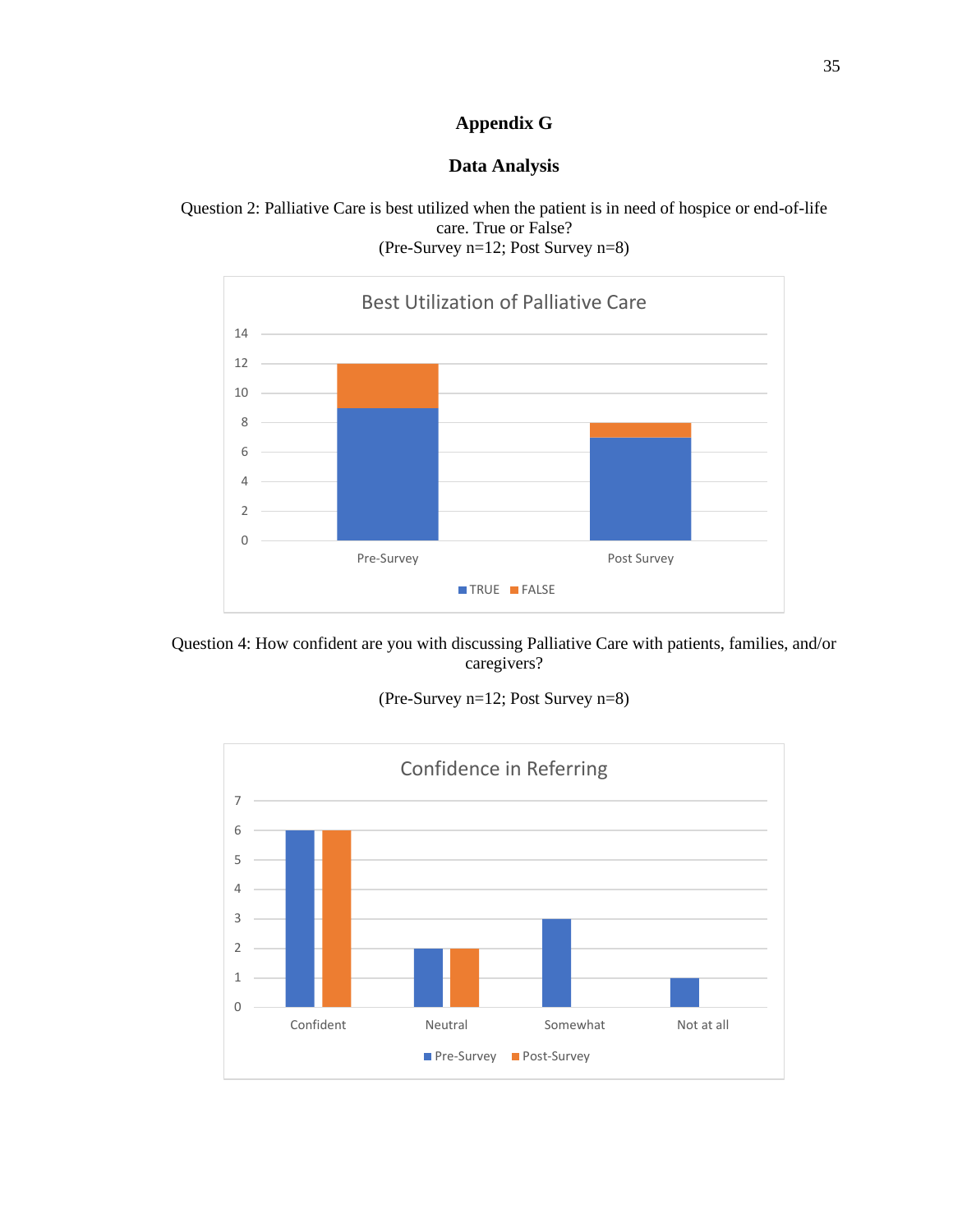

Question 5: When is the best time to refer heart failure patients to Palliative Care? (Pre-Survey n=12; Post Survey n=8)

Question 6: What role(s) can Palliative Care play in heart failure patient care? Select all that apply.

(Pre-survey n=7: 5 participants were excluded due to survey malfunction; Post Survey n=8)